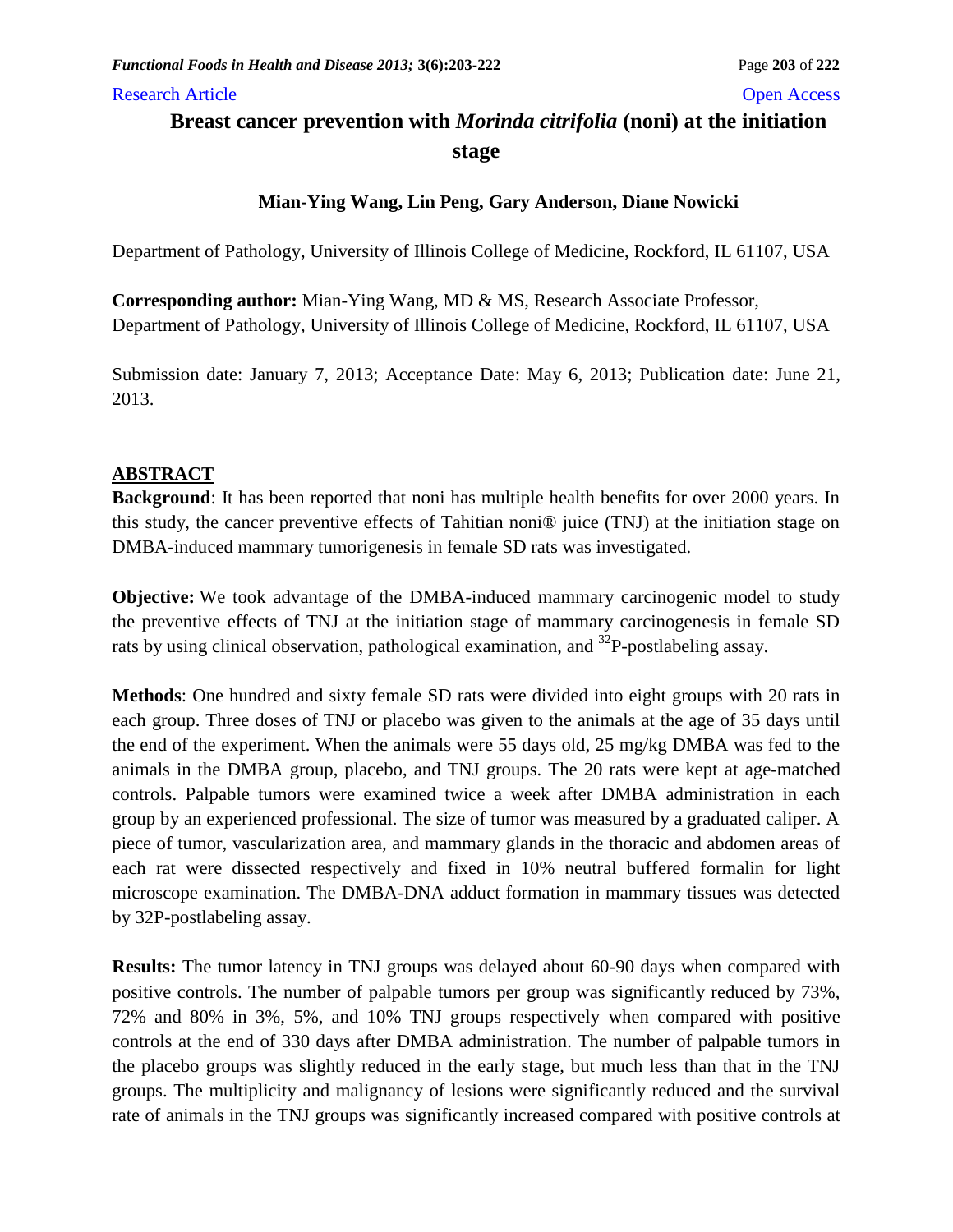different time points. Histological examination showed that the malignancy of lesions in TNJ groups did not show a significant change when compared with that in positive and placebo groups.

**Conclusion**: In conclusion, this is the first study which indicates that TNJ possesses a cancer preventive effect at the initiation stage of chemical carcinogenesis induced by DMBA in female SD rates.

**Key words:** *Morinda citrifolia,* Tahitian noni® juice, breast cancer, cancer prevention

### **BACKGROUND:**

The species *Morinda citrifolia L.* (noni) belongs to the genus *Morinda* and the family Rubiaceae. *Morinda* includes about 80 species in which noni is considered the "queen" of all the species (1). The noni plant is an evergreen that can range from a small bush to a 30-foot tall tree. The tree produces a fragrant white flower, blooming year round. Noni fruit has a lumpy texture, resembling a 'hand grenade', with a rancid taste and smell when fully ripened. The fruit is covered with reddish-brown pits that contain seeds. Each seed has an attached air sac, allowing it to float for months in the ocean. Historians believe that noni originated in Southeast Asia, and then migrated to colonize new lands such as Micronesia and Polynesia (2). The Polynesian culture has a rich healing heritage and knowledge about noni's medicinal uses that have been handed down over many generations (3). Scientific literature about Noni is limited with only about 100 papers published to date. The majority of these publications are from South East Asia. Noni, named Ba Ji Tian in China, has been used since the Han Dynasty as a major Chinese herb for over 3000 years (4). Noni is the Hawaiian name for *Morinda citrifolia,* which is also known as "Indian mulberry" or "Och" in India, "Mengkudo" in Malaysia, "Nhau" in Southeast Asia, "painkiller bush" in the Caribbean, "Cheesfruit" in Australia, and "Nono" in Tahiti (5). Noni has recently received increased attention from modern herbalists, medical physicians, and high-tech biochemists. Scientific studies within the last few decades support the Polynesians' claim of its unusual healing powers. These studies have shown that the juice made from noni fruit may possess several healing effects such as anti-bacterial, anti-inflammatory, analgesic, anticongestive, hypotensive, and anti-cancer effects (6). Dr. Hirazumi, a researcher from Hawaii University, reported anti-cancer activity from the alcohol-precipitate of noni puree (noni-ppt) on Lewis lung cancer in C57 Bl/6 mice in 1992. The noni-ppt was shown to significantly prolong the life of mice up to 75% with implanted Lewis lung carcinoma compared with the control group. It was concluded that the noni-ppt seems to suppress tumor growth indirectly by stimulating the immune system (7). Improved survival time and curative effects occurred when noni-ppt was combined with sub-optimal doses of the standard chemotherapeutic agents such as adriamycin (Adria), cisplatin (CDDP), 5-fluorouracil (5-FU), and vincristine (VCR). These findings suggest important clinical applications of noni-ppt as a supplemental agent in cancer treatment using chemotherapeutic agents. These results indicate that noni-ppt may enhance the therapeutic effect of anticancer drugs (8). In 1993, Hiramatsu and colleagues reported the effects of over 500 extracts from tropical plants on the K-Ras-NRK cells (9). Damnacanthal, isolated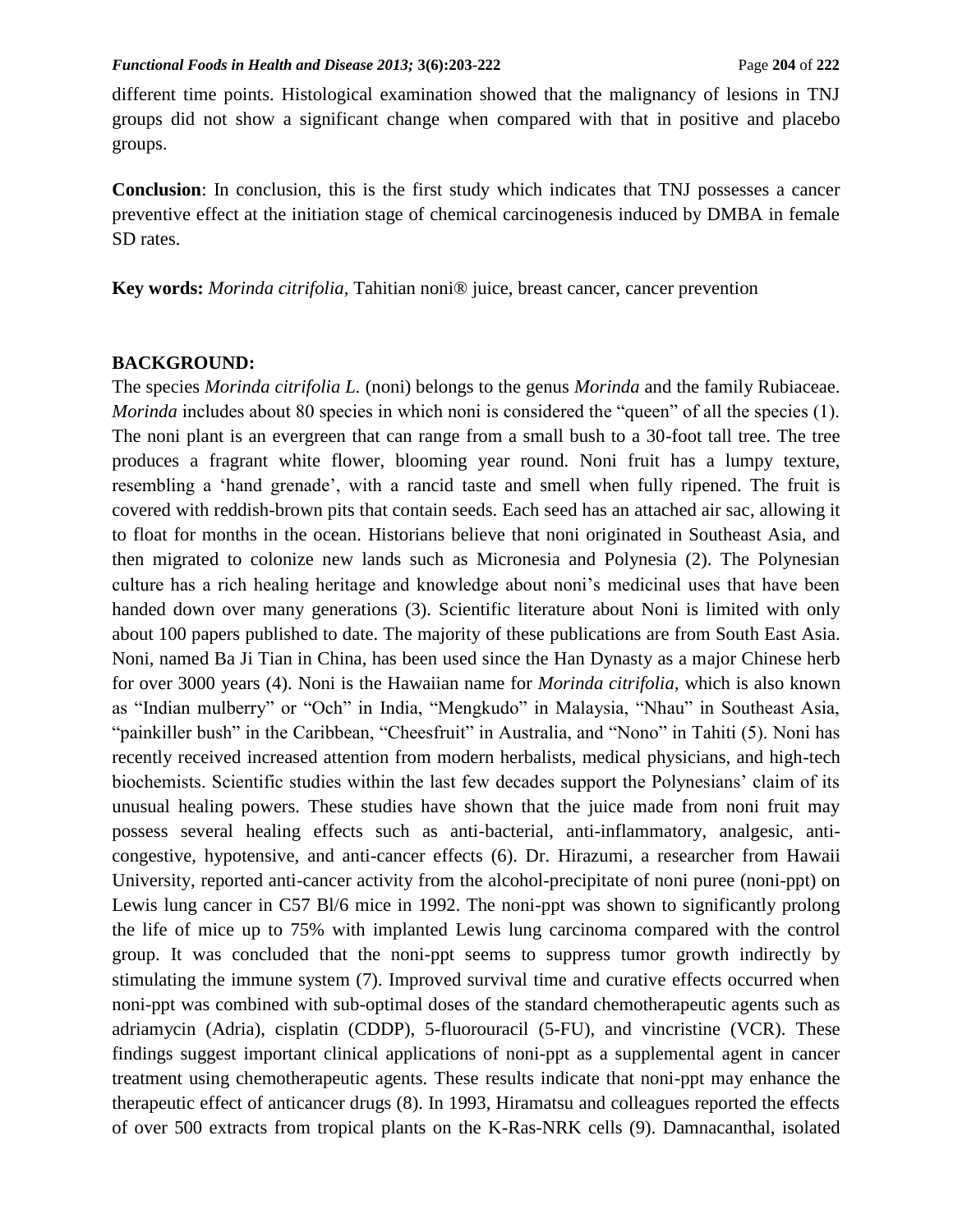#### *Functional Foods in Health and Disease 2013;* 3(6):203-222 **Page 205** of 222 **Page 205** of 222

from Noni roots, is an inhibitor of Ras function. The *Ras* oncogene is believed to be associated with signal transduction function in several human cancers including lung, colon, pancreas, and leukemia (10). Hiwasa and coworkers demonstrated that damnacanthal, an anthraquinone compound, isolated from the Noni root, had a potent inhibitory activity on tyrosine kinases such as: Lck, Src, Lyn, and EGF receptor (11). These compounds also blocked phosphorylation of c-Jun, a substrate of JNKs, suggesting that JNKs are a critical target for the compounds mediating AP-1 activity and cell transformation (12).

A number of major components have been identified in noni plant such as scopoletin, terpenoids, anthraquinone glycoside,  $\beta$ -sitosterol, flavone glycosides, Alizarin, acubin, L. asperuloside, caproic acid, caprylic acid, ursolic acid, rutin, and a putative proxeronine (13-17). A research group led by Chi-tang Ho at Rutgers University has successfully identified several new flavonol glycosides, an iridoid glycoside from the Noni leaves, a trisacharide fatty acid ester, rutin, and an asperulosidic acid from the fruit. Two novel glycosides and a new unusual iridoid named citrifolinoside from Noni fruit have shown an inhibitory effect on AP-1 transactivation, and cell transformation, in the mouse epidermal JB6 cell line (18-20). James Duke listed 23 different phytochemicals found in Noni as well as 5 vitamins and 3 minerals in an authoritative CRC handbook (21).

Our hypothesis is that Noni juice possesses a preventive agent(s) that works at the initiation stage of mammary chemical carcinogenesis.

Breast cancer is the most common cancer and the second leading cause of cancer death in U.S. women (22). The etiology of breast cancer remains unknown and a preventive means for breast cancer is unavailable (23). Although Tamoxifen is able to reduce the risk of recurrence in localized breast cancer, there is still no definitive way to prevent breast cancer (24). Epidemiological studies indicate that environmental factors play an important role in breast cancer etiology and a diet rich in fruits and vegetables is associated with a reduced breast cancer risk (25-26). The last several decades have witnessed an incredible increase in the values placed on fruits, vegetables, medicinal herbs, and other botanical products in cancer prevention and treatment (27). In fact, phytochemists have identified hundreds of 'phytochemicals' that are being evaluated for the prevention and treatment of cancer (28-29). It has been postulated that plant components may modify various stages of chemical carcinogenesis in different ways. They may modify carcinogen activation by inhibiting phase I enzyme activities, detoxifying carcinogens by enhancing phase II enzyme activities, scavenging DNA reactive agents, and repairing carcinogen damaged DNA by enhancing DNA repair enzymes in the initiation stage of carcinogenesis. They may also suppress the abnormal proliferation of early neoplastic lesions at the promotion stage, and inhibit certain properties of the cancer cell at the progression stage of carcinogenesis. They may directly act as an anti-cancer component or indirectly kill cancer cells as a biological response modifier; more specifically, as an immunomodulator. Ultimately they may act on the process of carcinogenesis at more than one stage (30). It is very difficult to identify the etiology of human breast cancer because of the complex interactions of extrinsic and intrinsic carcinogenic exposures along with the diverse genetic susceptibility of the U.S. population (31). Thus, understanding the precise molecular mechanism of a preventive agent in such an intricate and complicated system, such as human breast carcinogenesis, is extremely difficult.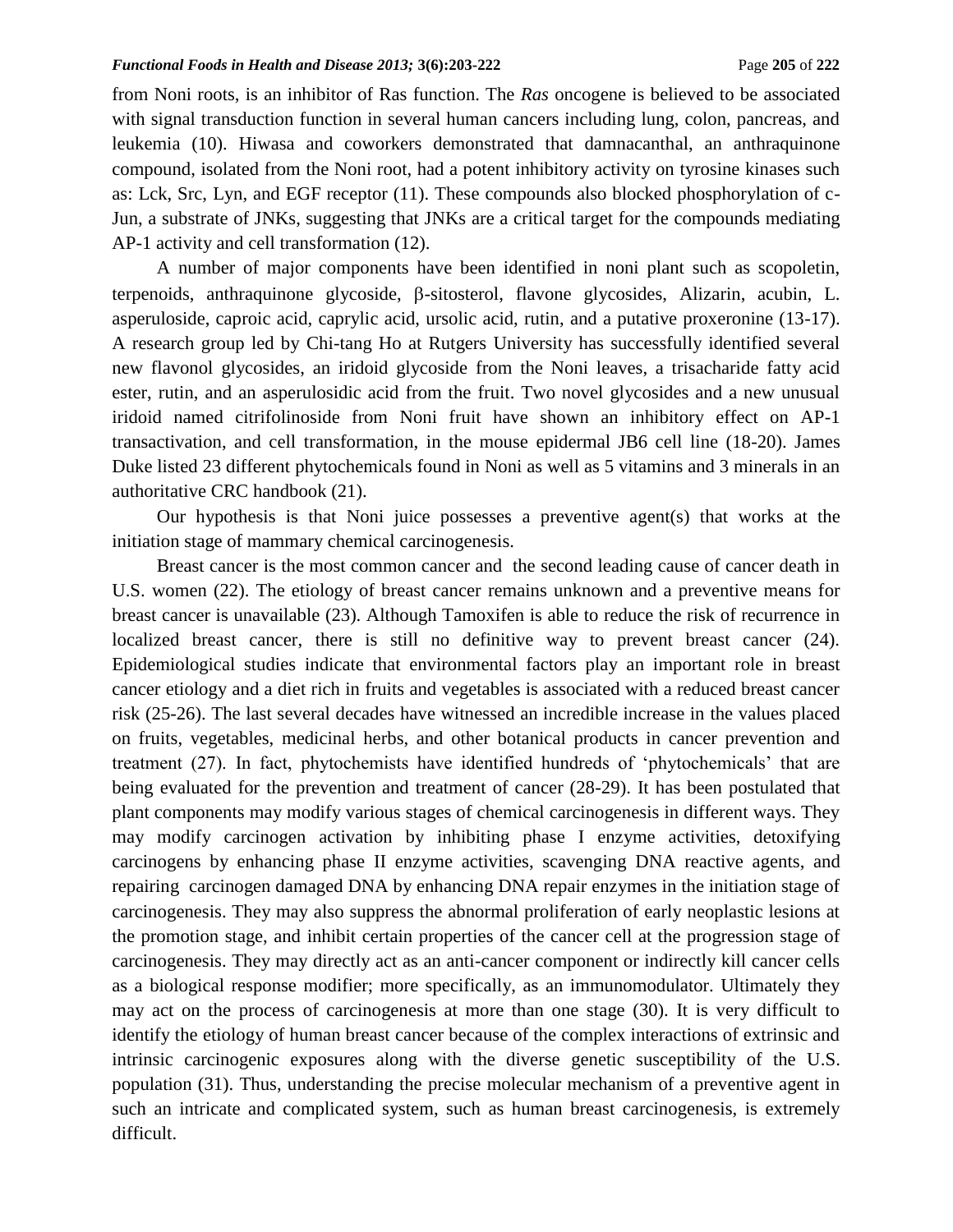The DMBA induced rat mammary carcinoma model, developed 40 years ago by Dr. Charles Brenton Huggins, has become the standard laboratory model of mammary carcinogenesis (32). This model illustrates basic principles of initiation, promotion, and progression stages of mammary carcinogenesis (33). This is an ideal model to test the hypotheses relating the role of specific oncological events to mammary cancer development, as well as to examine the strategies for the prevention of human breast cancer (34). This model has a number of advantages that make it particularly attractive to the experimental oncologist. They are as follows: (a) tumor induction is easy and reliable, a single feeding of DMBA to 40-60 day-old female SD rats results in mammary tumor yields of 100% induction only a few months after DMBA treatment; (b) tumor induction is target specific, primarily involving mammary glands; (c) tumor origin is from ducts, TEB (terminal end bud) is the target site that is similar to human breast cancer; (d) tumors induced by DMBA are predominantly carcinomatous histopathological, which mimics human breast cancer; (e) tumors induced by DMBA are responsive to growth factors and/or hormones; and (f) this model has the potential to examine a single stage of initiation, promotion, or progression in mammary carcinogenesis. Therefore, mammary tumorigenesis in female SD rats induced by DMBA is one of the most utilized models to study and understand the pathogenesis of mammary carcinogenesis and to screen for effective preventive agents (35).

In this study, we took the advantage of the fore mentioned attributes of the DMBA-induced mammary tumor model to evaluate the preventive effects of TNJ. Specifically we looked at the initiation stage of mammary carcinogenesis in female SD rats using clinical observation and pathological examination.

## **MATERIALS AND METHODS:**

**Noni juice and placebo**: The TNJ used in this study was donated by Tahitian Noni International Inc., which is a formulated form of Tahitian Noni puree mixed with blueberry and grape juice (36). The placebo was prepared by the R  $\&$  D department of Tahitian Noni International Inc. by following the same procedure of Noni juice preparation, the only difference between Noni juice and placebo is the Noni puree is replaced in the placebo with cheese flavor. Three doses of 3%, 5%, and 10% TNJ and three doses of 3%, 5%, and 10% placebo were freshly prepared in drinking water on a daily basis and supplied in the drinking water from the age of 35 days until the end of the study.

**Chemicals:** 7,12-Dimethylbenz(*a*)anthrancene (7,12-DMBA) was purchased from Sigma Chemical (St. Louis, MO, USA) and dissolved in DMSO. This was then diluted with corn oil to 1% DMSO in corn oil before use. All materials and enzymes used in <sup>32</sup>P-postlabeling assay were described in a previous study (37).

**Animals:** Weanling female Spargue–Dawley rats were purchased from Charles River Laboratories, Inc. (251 Ballardvale Street, Wilmington, MA, USA). They were housed in stainless steel cages with sawdust bedding with four animals per cage, standard animal husbandry environment of controlled lighting (lights on 06.00–20.00 h), and temperature  $(25 \pm 1^{\circ}C)$  at the animal center, University of Illinois College of Medicine at Rockford, IL, USA.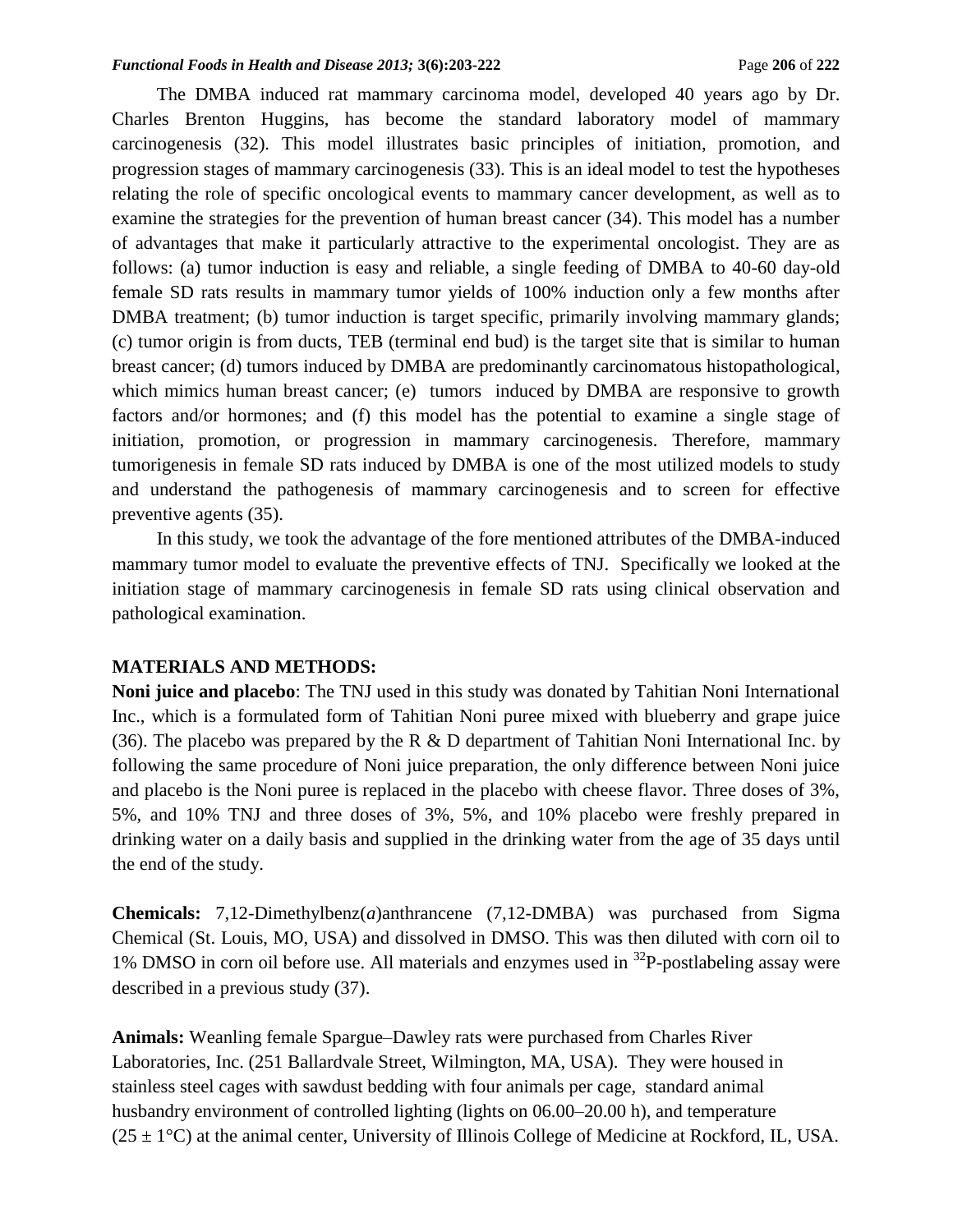#### *Functional Foods in Health and Disease 2013;* 3(6):203-222 **Page 207** of 222 **Page 207** of 222

Rat chow and tap water were provided *ad libitum*. The experimental protocol was approved by the animal ethical committee in accordance with the university guideline for the care and use of laboratory animals.

**Experimental design:** One hundred and sixty, 35 day old, virgin female SD rats were divided into eight groups with 20 animals each. Animals in the age-matched control group were maintained on the regular animal chow and water to monitor the development of normal mammary glands and the incidence of spontaneous tumors during the period of the experiment. Animals in the DMBA group were positive controls to document the efficacy of the carcinogenic model. Three doses of 3%, 5%, and 10% placebo and three doses of 3%, 5%, and 10% TNJ groups were supplied in drinking water two weeks before DMBA administration until the end of the protocol. A single dose of 25 mg/kg DMBA was fed to all animals (except the age-matched control group) at the age of 55 days. Please see the details in Scheme 1.

**Scheme 1.** Experimental design to examine the cancer preventive effect of TNJ on mammary carcinogenesis induced by DMBA in female rats at the initiation stage



3%, 5%, and 10% of placebo or 3%, 5%, and 10% TNJ in drinking water was supplied 15 days before DMBA administration and continuously supplied until the end of the experiment.

- Group 1 Age-matched control supplied with water only.
- Group 2 Positive control group supplied with 25 mg/kg DMBA only.
- Group 3 3% placebo in drinking water with 25 mg/kg DMBA.
- Group 4 5% placebo in drinking water with 25 mg/kg DMBA.
- Group 5 10% placebo in drinking water with 25 mg/kg DMBA.
- Group 6 3% TNJ in drinking water with 25 mg/kg DMBA.
- Group 7 5% TNJ in drinking water with 25 mg/kg DMBA.
- Group 8 0% TNJ in drinking water with 25 mg/kg DMBA.

**Clinical observation:** Palpable tumors were examined once a week, after DMBA administration, in each group by an experienced professional. Tumor size was measured by a graduated caliper. Any animal bearing a tumor of more than 2 cm in diameter was sacrificed to avoid animal suffering. The tumor size was calculated by the longest diameter (L) times the shortest diameter (S) in millimeter (L x S mm<sup>2</sup>). The latency, size, and multiplicity of tumors were considered as major parameters to evaluate the preventive effect of an agent during the tumor development. The body weight of each animal in each group was also recorded every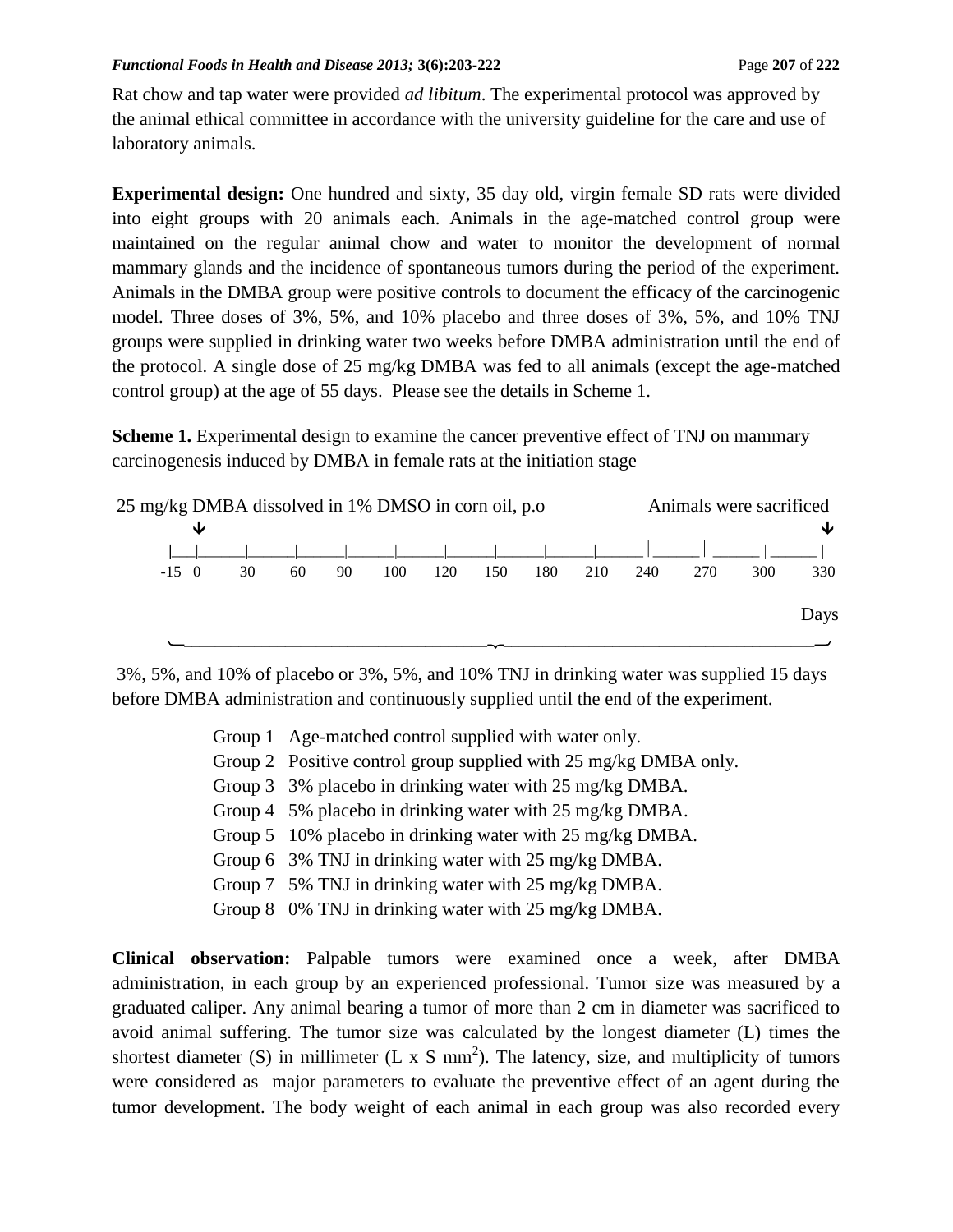week. The surviving animals and the animals without tumors in each group were also verified at the same time points as those animals with tumors.

**Histological examination:** At 330 days post DMBA administration, all surviving animals were sacrificed in  $CO<sub>2</sub>$  chamber, followed by a midline incision from the pubis to the sumaxillary area. The skin was dissected to expose six pairs of mammary glands. Any gross modification of the mammary fat pad by vascularization or any tumors present were removed. A piece of tumor, vascularization area, and mammary glands in the thoracic and abdomen areas of each rat was dissected respectively and fixed in 10% neutral buffered formalin for light microscope examination. The paraffin blocks were serially sectioned at a thickness of  $5 \mu (38)$ . Consecutive sections were stained with H  $\&$  E and examined under the light microscope by experienced pathologists. The pathologists were blinded by code numbers.

The earliest pathogenic changes in mammary gland tissues were epithelial hypertrophy and hyperplasia, called "intraductal proliferation" in the terminal end bud (TEB). TEB is the site of origin of most rat and human mammary adenocarcinomas. These pathogenic changes were easily distinguished from the gland's normal intraductal structures by the presence of a multi-layered epithelium. The "initiated" intraductal proliferation remained unchanged during the entire postcarcinogen observation period. The "promoted" intraductal proliferation could progress to "carcinoma *in-situ"* and then to "invasive adenocarcinoma". The categories of histological examination were diagnosed by the defined stages of mammary carcinogenesis. TNJ might suppress tumor initiation and blunt the progression of initiated cells to full malignancy (39).

**DMBA-DNA adduct detection in mammary gland tissue:** Twelve female SD rats were divided into three groups consisting of 4 each (age 35 days): Control, 10% placebo, and 10% TNJ. Animals were pretreated with 10% placebo or 10% TNJ in drinking water for two weeks. Control animals were maintained on a regular diet and water. One dose of 25 mg/kg DMBA was fed to the animals when they were age 55 days old. Animals were sacrificed at the 24th hour post DMBA administration and the mammary gland tissues were collected for the DMBA-induced DNA adducts analysis. Mammary gland DNA was isolated by a classical phenol-chloroform extraction and ethanol precipitation method (40). The DMBA-DNA adduct formation was detected by nuclear P1 procedure using a  $^{32}P$ -postlabeling assay. The relative DNA adduct levels in the mammary gland tissue were calculated (41).

**Statistical analysis and data interpretation**: In order to assess the preventive effect of TNJ on mammary tumor models induced by DMBA, tumor incidence, latency, size, multiplicity, as well as body weight were evaluated at different time points in different groups after DMBA administration. The differences between these parameters in various groups were analyzed using Student's T test (42).

## **RESULTS:**

Latency of tumor and tumor incidence: The earliest tumors appeared and were detected at day 60 after DMBA administration in the positive control group, while the first tumors to be detected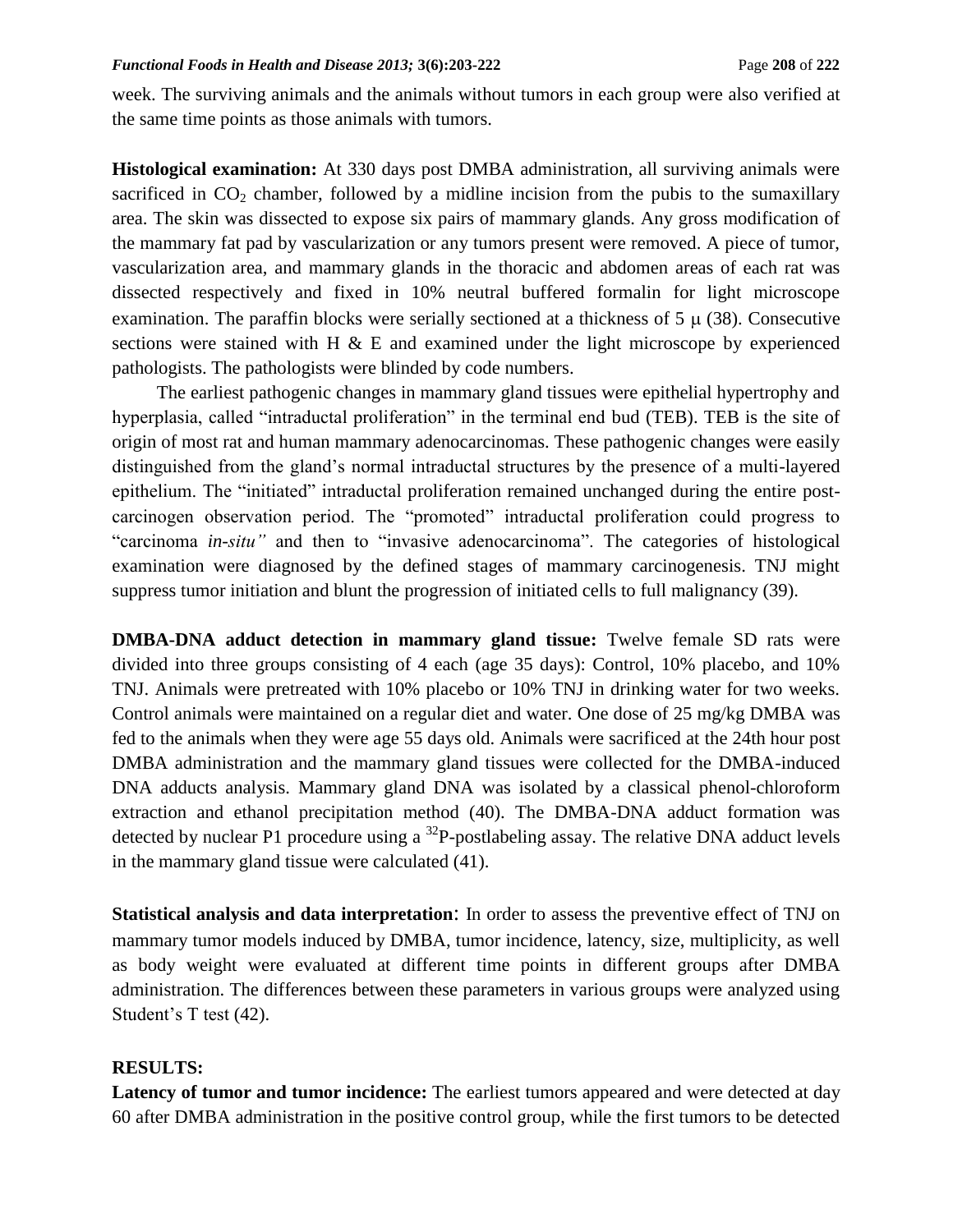were at day 90 in 3% TNJ group, 120 days in 5% and 10% TNJ groups after DMBA administration (Figure 1).



**Figure 1.** Multi-tumors (six) detected in a female SD rat at 120 days after DMBA administration in positive control. Tumors are circled by a dotted line and numbered 1 through 6. Most tumors are located in the chest area.

These findings indicated that the latency of tumor appearance in 3% TNJ group was delayed by 30 days, and 60 days in 5% and 10% TNJ groups. Thus, the tumorigenesis was significantly suppressed by TNJ at the initiation stage of carcinogenesis. The earliest tumor detected in the three placebo groups was on day 120, similar to the three groups treated with TNJ.

The number of palpable tumors rapidly increased in the positive control and three doses of placebo, although the tumor number in placebo groups showed slightly less than positive controls. The number of accumulated palpable tumors was significantly decreased in all three doses of TNJ in a dose dependent manner. In the 3% TNJ group, the number of tumors increased slowly with time, while the number of tumor in 5% and 10% TNJ groups were only slightly increased at 210 days to 270 days after DMBA administration respectively. The number of tumors in 10% TNJ at the end of 330 days was lowest compared with 3% and 5% TNJ groups. Although the number of accumulated tumors in the placebo groups was slightly lower than the positive control group, the number of tumors at each time point was much higher than the various doses of TNJ groups. The accumulated tumor curves between Noni and placebo groups were completely separated by the end of 330 days. The number of tumors per group in the placebo group almost approached the positive control, whereas the accumulated tumors in TNJ groups were significantly lower than the positive control. Therefore, TNJ showed a significant preventing effect on DMBA induced mammary carcinogenesis at the initiation stage, in a dose dependent manor. A spontaneous tumor was also observed in control group at day 270 (Figure 2).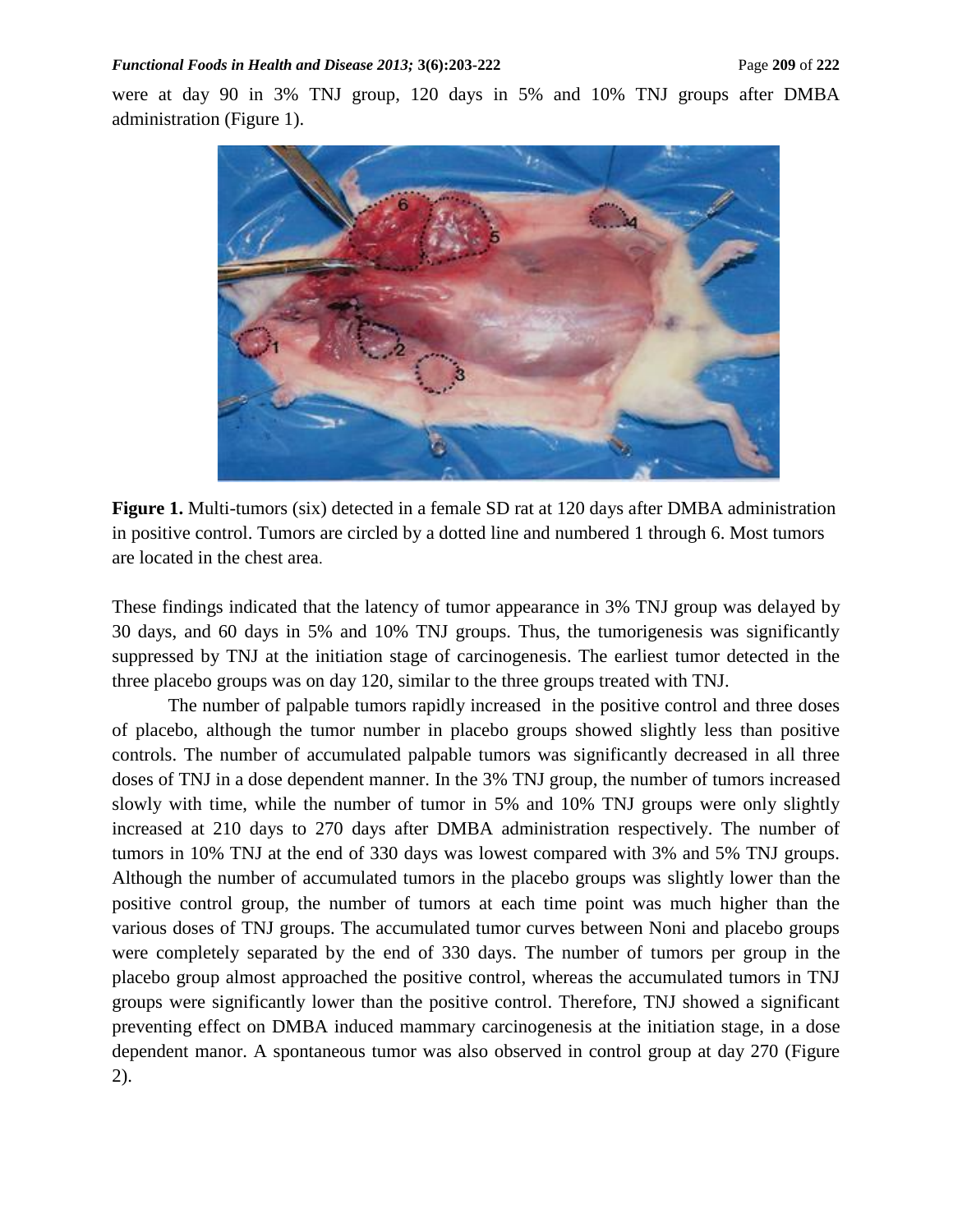

**Figure 2.** The palpable tumors were detected in each group at different time points and the number of tumor detected in each group was increased with time after DMBA administration. A spontaneous tumor was also detected in a control animal.

| Days | Mean    | Mean        | Mean       | Mean       | Mean        | Mean    | Mean    | Mean     |
|------|---------|-------------|------------|------------|-------------|---------|---------|----------|
|      | Control | <b>DMBA</b> | 3% Placebo | 5% Placebo | 10% Placebo | 3% Noni | 5% Noni | 10% Noni |
| 210  | 0.00    | 3.00        | .60        | 1.00       | 1.00        | 0.60    | 0.10    | 0.10     |
| 270  | 0.00    | 4.00        | 1.70       | 1.90       | 2.10        | 0.80    | 0.90    | 0.10     |
| 330  | 0.05    | 4.00        | 2.80       | 2.90       | 3.60        | 1.10    | .10     | 0.80     |

**Table 1A.** Mean number of tumors at 210, 270, or 330 days by group

**Table 1B:** Group Comparisons: Non-parametric test of differences in mean number of tumors at 210, 270, or 330 days.

| Comparison between groups       | $210$ days | $270 \text{ days}$ | 330 days |
|---------------------------------|------------|--------------------|----------|
|                                 | p value    | p value            | p value  |
| Control vs DMBA                 | 0.000      | 0.000              | 0.000    |
|                                 |            |                    |          |
| 3% placebo+DMBA vs 3% NJ+DMBA   | 0.040      | 0.059              | 0.004    |
| 5% placebo+DMBA vs 5% NJ+DMBA   | 0.000      | 0.003              | 0.001    |
| 10% placebo+DMBA vs 10% NJ+DMBA | 0.002      | 0.000              | 0.000    |
|                                 |            |                    |          |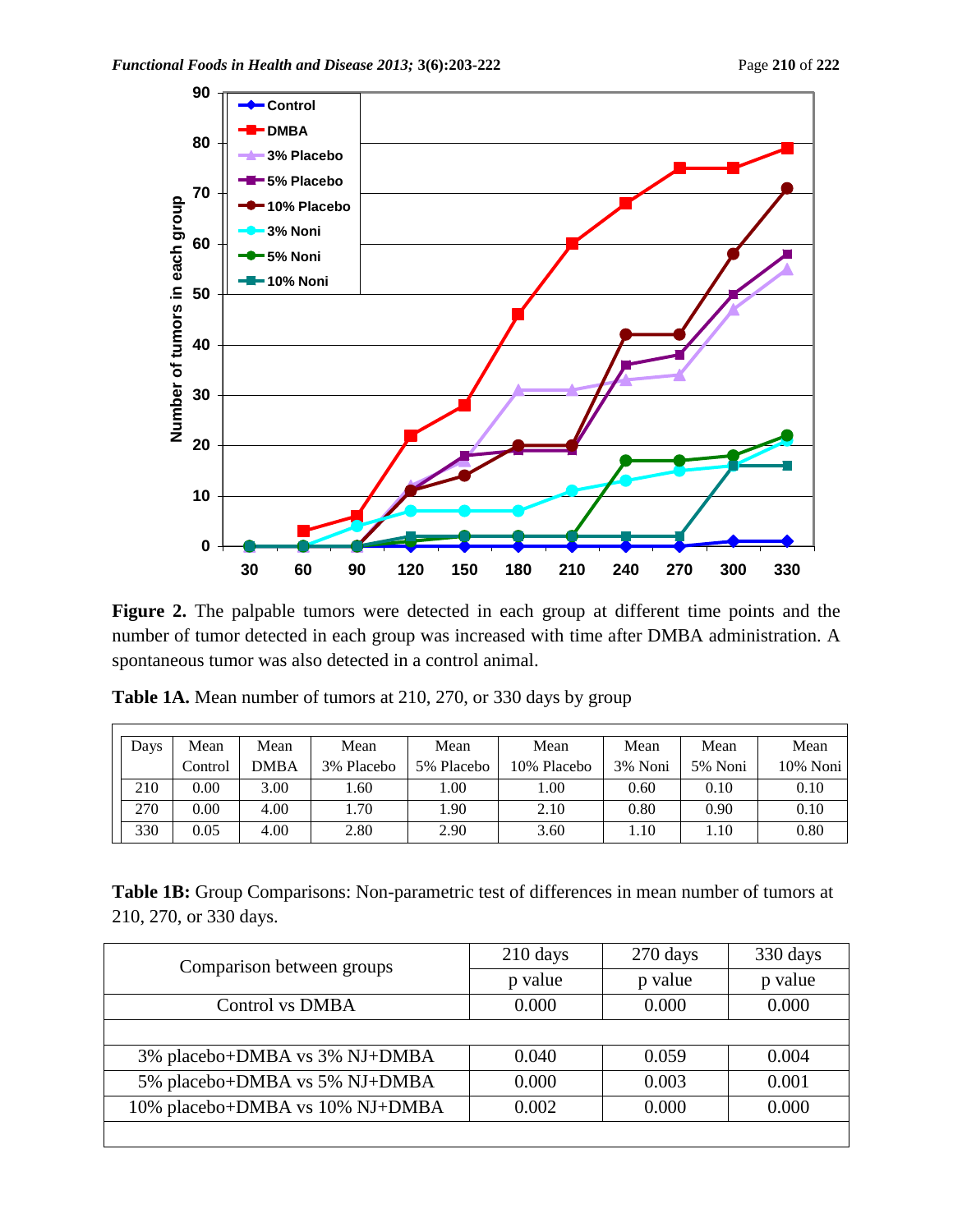*Functional Foods in Health and Disease 2013;* **3(6):203-222** Page **211** of **222**

| DMBA vs 3% NJ  | 0.000 | 0.000 | 0.000     |
|----------------|-------|-------|-----------|
| DMBA vs 5% NJ  | 0.000 | 0.000 | $0.000\,$ |
| DMBA vs 10% NJ | 0.000 | 0.000 | $0.000\,$ |

Notes: All comparisons show differences in the mean number of tumors at  $p < 0.01$ . Because variances were not equal between groups and n was 20 per group a nonparametric test, Mann-Whitney test, was used to compare group differences (50).

**Table 2A.** Distribution of the malignancy of tumor based on the histopathological report

| Groups           | Category of histopathological lesions (%) |               |                  |  |
|------------------|-------------------------------------------|---------------|------------------|--|
|                  | Atypical hyperplasia                      | Benign tumors | Malignant tumors |  |
| Control          | 0.0                                       | 100.0         | 0.0              |  |
| <b>DMBA</b>      | 0.0                                       | 7.3           | 92.7             |  |
| 3% placebo+DNBA  | 3.5                                       | 7.2           | 89.3             |  |
| 5% placebo+DMBA  | 3.6                                       | 6.4           | 90.0             |  |
| 10% placebo+DMBA | 3.4                                       | 7.9           | 88.7             |  |
| 3% NJ+DMBA       | 15.1                                      | 9.1           | 75.8             |  |
| 5% NJ+DMBA       | 13.8                                      | 10.0          | 76.2             |  |
| $10\%$ NJ+DMBA   | 14.2                                      | 9.6           | 76.2             |  |

**Table 2B**. Group Comparisons: Non parametric Test of Differences in category of histopathological lesions (%) of percentage of atypical hyperplasia, benign, and malignant tumor

| Comparisons between groups       | Atypical hyperplasia | Benign tumors | Malignant tumors |
|----------------------------------|----------------------|---------------|------------------|
|                                  | p value              | p value       | p value          |
| Control vs DMBA                  | > 0.05               | ${}_{< 0.05}$ | ${}_{< 0.05}$    |
| 3% placebo+ DNBA vs 3% NJ+DMBA   | ${}_{< 0.05}$        | > 0.05        | > 0.05           |
| 5% placebo+ DMBA vs 5% NJ+DMBA   | ${}_{< 0.05}$        | > 0.05        | > 0.05           |
| 10% placebo+ DMBA vs 10% NJ+DMBA | < 0.05               | > 0.05        | > 0.05           |
| DMBA vs 3% NJ                    | < 0.05               | > 0.05        | > 0.05           |
| DMBA vs 5% NJ                    | < 0.05               | > 0.05        | > 0.05           |
| DMBA vs 10% NJ                   | < 0.05               | > 0.05        | > 0.05           |

The differences between groups in Table 2 (placebo versus NJ) and other comparisons between groups were done using a test for differences between rates described by Dever (51). This test calculates the 95% confidence interval difference in the percent with tumors to assess whether a statistically significant difference in the percent with three categories of tumors (Atypical hyperplasia, benign, or malignant) is occurring. These comparisons are made between groups of rats with NJ supplementation at three concentrations (3%, 5% or 10%) in comparison to placebo groups at identical concentrations. The results of these comparisons are shown in Table 2. The statistical analysis indicated: 1. Mammary gland tumors were significantly induced by DMBA when compared with the control group, which demonstrated the tumor induction by DMBA in female SD rats was successful; 2. The corresponding dose-dependent data analysis of placebo and NJ indicated that they were significantly different in atypical hyperplasia, but no on benign and malignant tumor; 3. Data analysis between DMBA and three doses of NJ showed there was a significant difference on atypical hyperplasia category, but not on benign or malignant tumor.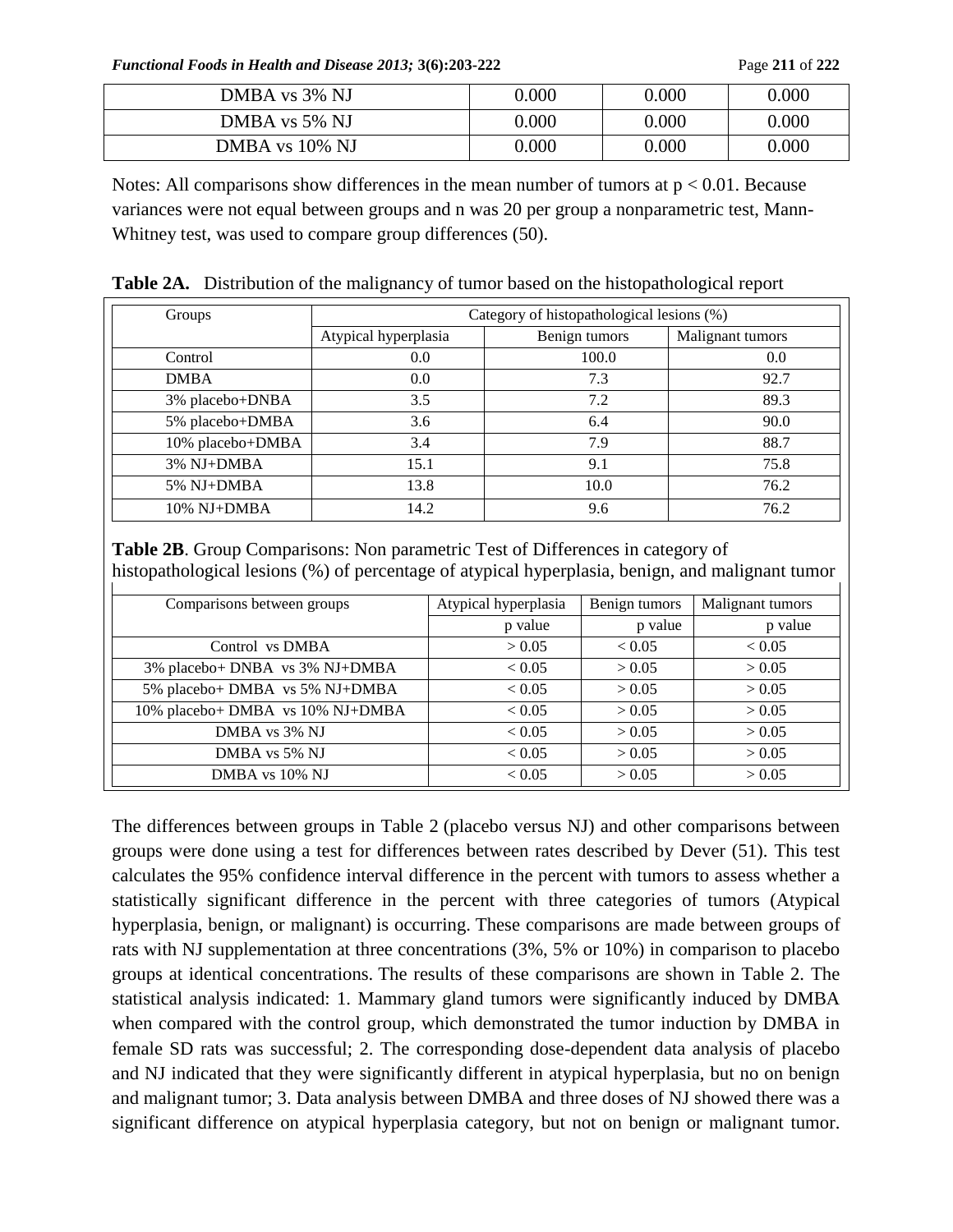Our data indicated that NJ may prevent mammary tumorigenesis at the initiation stage. Less significance was observed on benign and malignant tumor categories although the absolute data of malignancy of tumor looks lower in three doses of NJ than corresponding placebo. It indicates that early prevention is the key to stop mammary tumorigenesis and NJ may be not able to revise the malignancy of tumor if NJ was given after tumor induction. NJ may be able to reduce the size of tumor, but not change the characterization of tumor.

**Multiplicity:** The tumor multiplicity was calculated based on the number of tumors detected, divided by number of animals in each group at day 210, 270, and 330 post DMBA administration. The data were shown in Table 3. The multiplicity of tumors in each of the TNJ groups was much lower than any of the positive control or placebo groups.

| Groups      | $210$ days | 270 days | 330 days |
|-------------|------------|----------|----------|
| Control     | 0          | $\theta$ | 0.05     |
| <b>DMBA</b> | 3          | 3.8      | 4.0      |
| 3% placebo  | 1.6        | 1.7      | 2.8      |
| 5% placebo  | 1.0        | 1.9      | 2.9      |
| 10% placebo | 1.0        | 2.1      | 3.6      |
| 3% Noni     | 0.6        | 0.8      | 1.1      |
| 5% Noni     | 0.1        | 0.9      | 1.1      |
| 10% Noni    | 0.1        | 0.1      | 0.8      |

**Table 3.** Multiplicity of tumor

**Malignancy:** The malignancy of tumors was examined by histological examination of each of the 12 pairs of mammary gland tissues per rat under the light microscope by experienced pathologists. The result was shown in Table 2A and Figure 3. The malignancy of tumors in TNJ group was shifted to typical hyperplasia and benign lesions compared with the malignancy of tumors in the positive control and placebo groups.

**Table 2A.** Distribution of the malignancy of tumor based on the histopathological report

| Groups           | Category of histopathological lesions (%) |               |                  |  |
|------------------|-------------------------------------------|---------------|------------------|--|
|                  | Typical hyperplasia                       | Begnin tumors | Malignant tumors |  |
| Control          | 0.0                                       | 100.0         | 0.0              |  |
| <b>DMBA</b>      | 0.0                                       | 7.3           | 92.7             |  |
| 3% placebo+DNBA  | 3.5                                       | 7.2           | 89.3             |  |
| 5% placebo+DMBA  | 3.6                                       | 6.4           | 90.0             |  |
| 10% placebo+DMBA | 3.4                                       | 7.9           | 88.7             |  |
| 3% TNJ+DMBA      | 15.1                                      | 9.1           | 75.8             |  |
| 5% TNJ+DMBA      | 13.8                                      | 10.0          | 76.2             |  |
| 10% TNJ+DMBA     | 14.2                                      | 9.6           | 76.2             |  |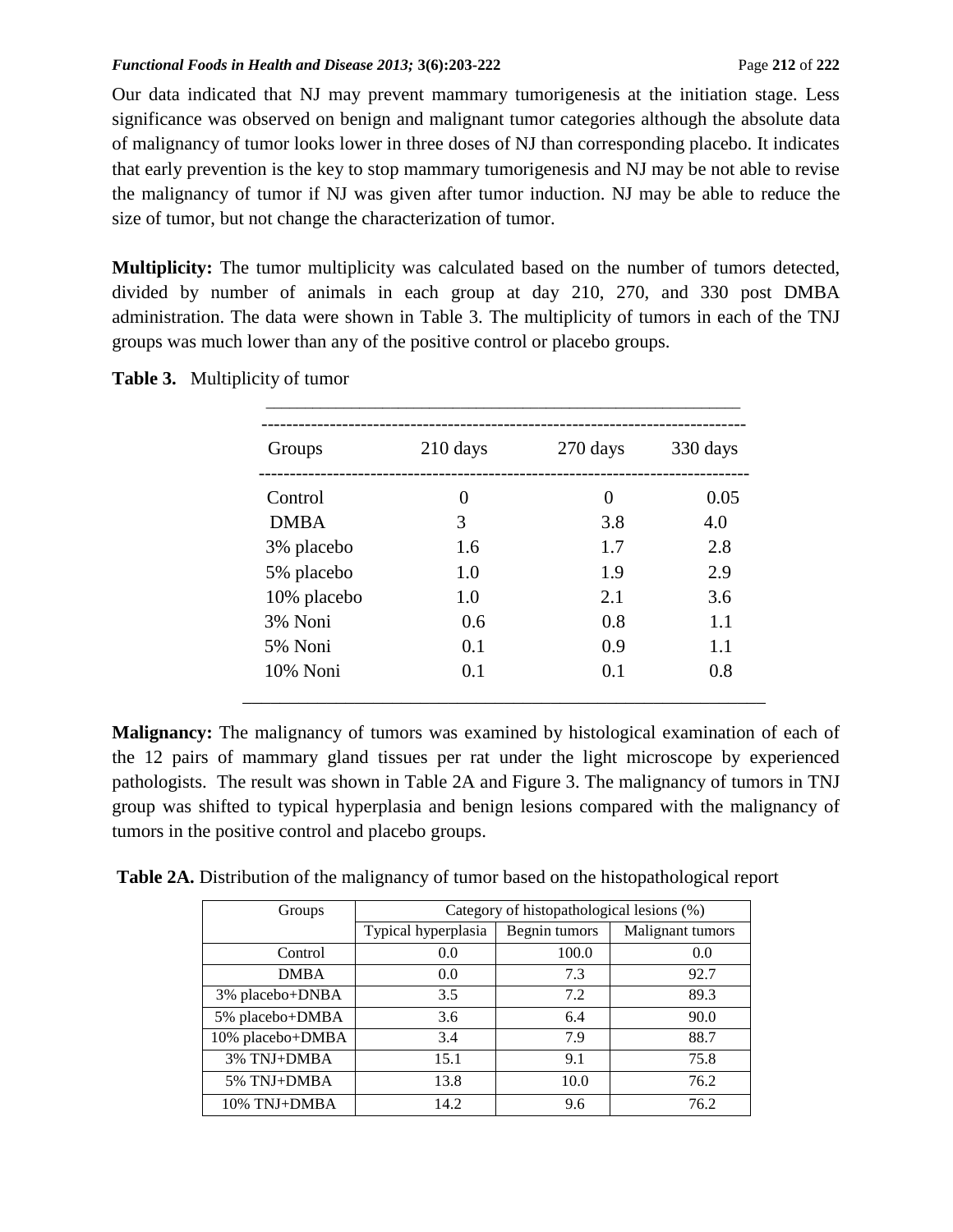

**Figure 3.** Histopathological examination of the mammary gland. **a.** Normal mammary tissue showing fibrous and fatty stroma containing benign ducts and lobules. **b.** Mild hyperplasia of ductal epithelium is noted. **c.** Ducts lined by benign epithelium are distorted in shape in this example of fibroadenoma- like change. **d.** Ductular proliferation of monotumous cells with nuclear enlargement and atypia characterizes this adenocarcinoma.

**Survival animals per group at different time point after DMBA administration:** The number of animals which survived in each group overtime was recorded and the data were shown in Figure 4. The age-matched controls and animals in TNJ groups showed a higher survival rate than the positive control and placebo groups.



**Figure 4.** The surviving rats in the age-matched control and TNJ groups were higher survival rates than positive control and placebo groups.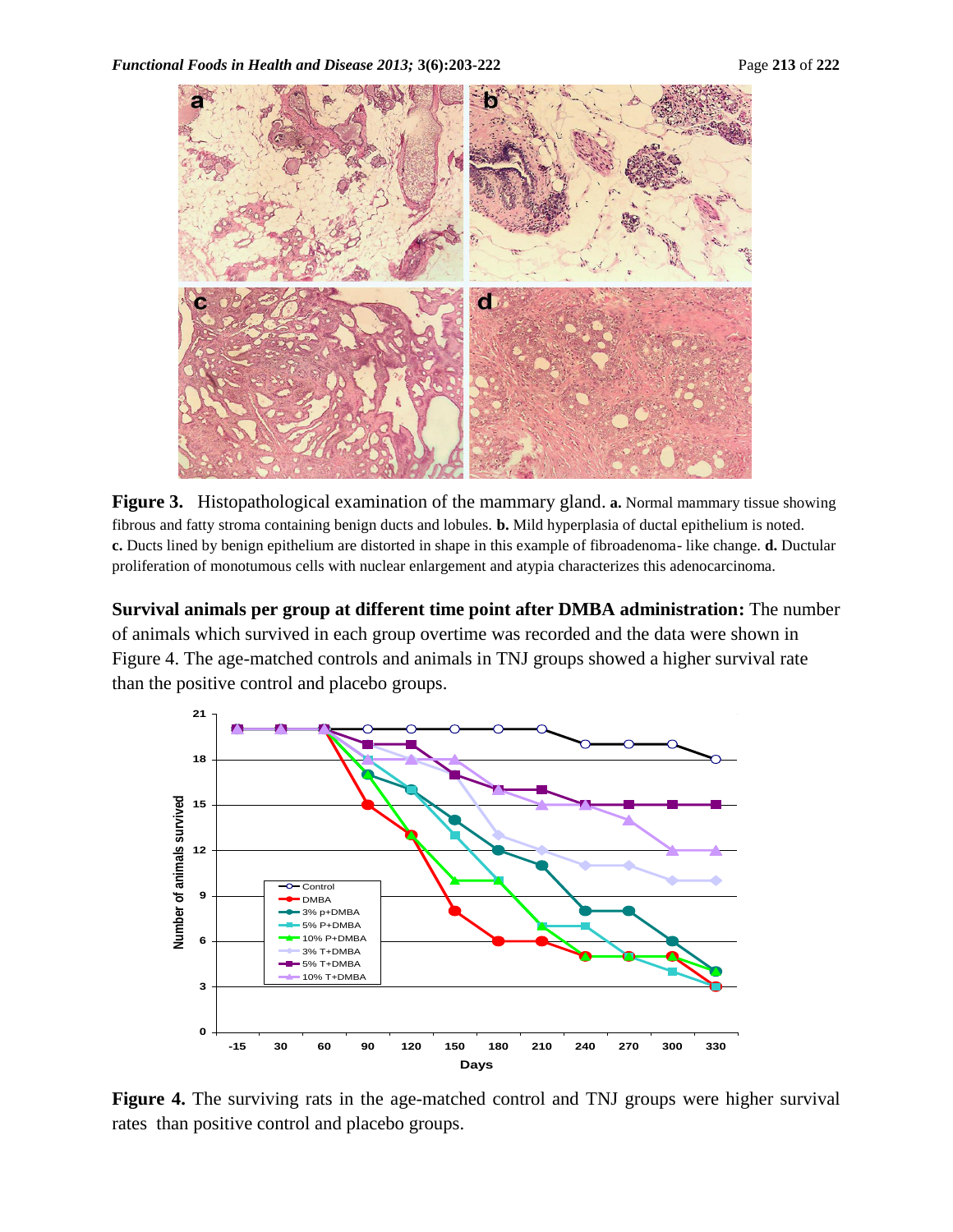**Growth curve**: The trends of growth curves in different groups were similar, except for the positive controls. The animals in the positive control showed body weight lost after 270 days post DMBA administration due to bearing a larger amount of bigtumors (Figure 5).



**Figure 5.** The growth curve in each group showed a similar trend except animals in the positive control group had decreased body weight at day 270 (post DMBA administration) due to their tumor burden.

**DNA adduct analysis:** A typical DMBA-DNA adduct pattern was observed in the mammary gland tissues in female SD rats (Figure 6). The DMBA-DNA adduct level was significantly decreased after drinking 10% TNJ for two week before DMBA administration. There was no detectable DNA adducts observed in mammary gland tissues of control animals (Table 4).



**Figure 6.** A typical autoradiography map of DMBA-DNA adduct detected in the mammary gland tissues of female SD rats by <sup>32</sup>Postlabeling assay at 24th hour post DMBA (25 mg/kg, p.o administration (B). The x-ray film was exposed at -80 $^{\circ}$ C for 6 hours. There was no DNA adducts detected in control mammary gland tissues. "is"=internal standard. The spots of the DMBA DNA adducts were labeled as spots 1, 2, 3, 4, 5, 6, 7, 8, and 9.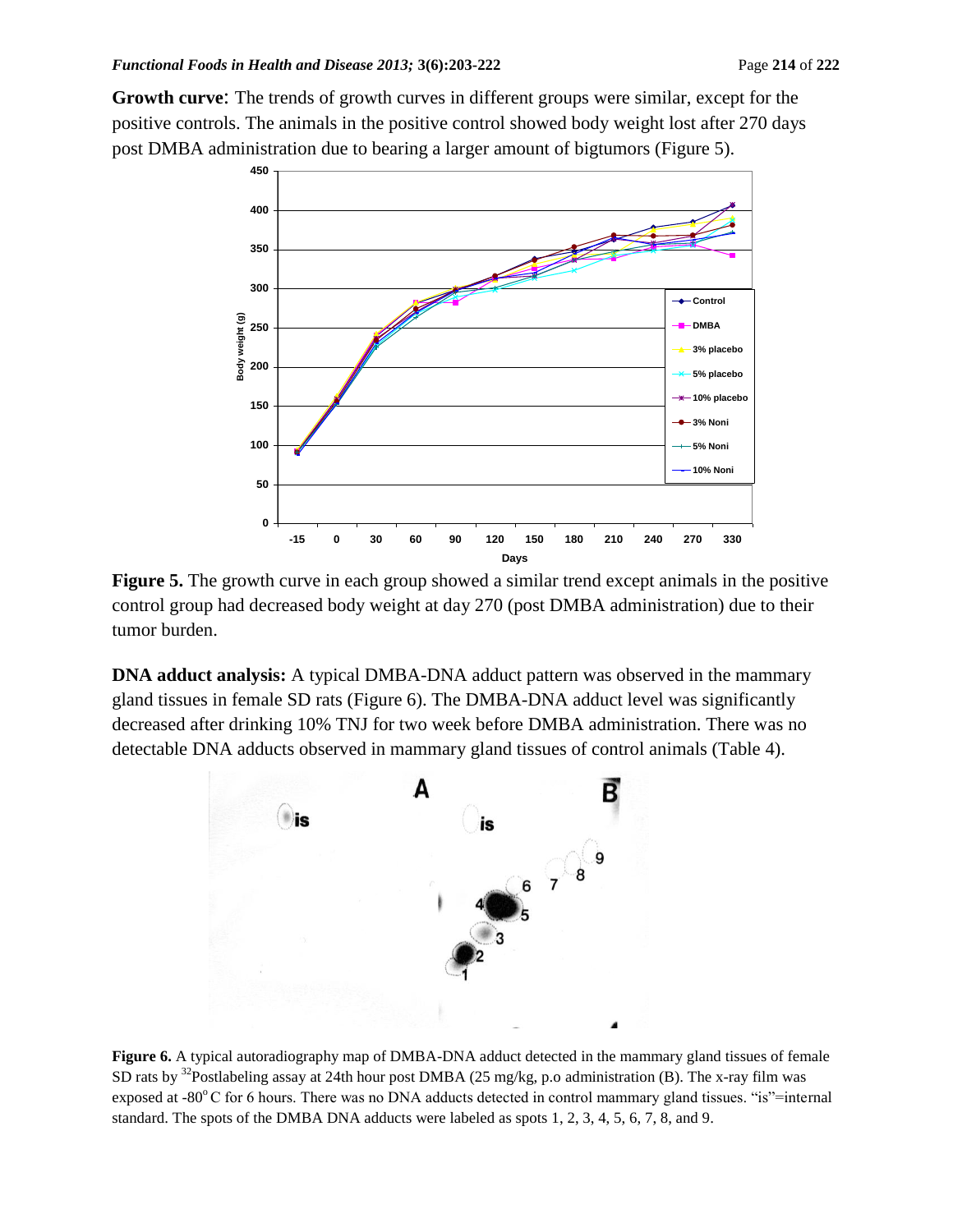| Groups                | DMBA-DNA adduct level $x$ 10 <sup>6</sup> |                  |         |  |
|-----------------------|-------------------------------------------|------------------|---------|--|
|                       | $Mean \pm SD$                             | Reduction $(\%)$ | P value |  |
| <b>DMBA</b>           | $3.55 \pm 0.94$                           |                  |         |  |
| $10\%$ placebo + DMBA | $3.28 \pm 0.94$                           | 7.6              | > 0.05  |  |
| $10\%$ TNJ + DMBA     | $1.30 \pm 0.82$                           | 63.4             | < 0.01  |  |

| Table 4. TNJ reduced DMBA-DNA adducts level in mammary gland tissues |  |
|----------------------------------------------------------------------|--|
|----------------------------------------------------------------------|--|

## **DISCUSSION:**

Several interesting findings were discovered in this study. Mammary tumors were successfully induced by feeding one dose of 25 mg/kg DMBA (at age 55 days) in female SD rats. The number of palpable tumors rapidly increased with time in the positive control group, and a solitary spontaneous tumor was also observed in one of the 20 age-matched control animals (at day 325). TNJ continuously suppressed the tumor incidence and tumor growth in a dose dependent manner until day 270 (after DMBA administration). While placebo suppressed palpable tumor incidence was only at the early stage of tumorigenesis, the number of palpable tumors rapidly increased with time after day 210 (post DMBA administration). The number of tumors in the placebo groups approached the positive control group by the 330 days (post DMBA administration). Therefore, the lowest number of tumors observed in different TNJ groups indicated that TNJ indeed had a significant preventive effect on DMBA-induced mammary carcinogenesis in female SD rats ( $p < 0.01$ ).

The latency of tumors in positive control animals was the shortest compared with that in the placebo and TNJ groups. The latency of tumors was significantly prolonged by TNJ, while placebo groups had a relatively longer latency compared with that in positive control group. Due to the anti-oxidant property of the placebo, which consisted of grape and blue berry juice, a mild preventive effect at the earlier stage of tumor development was anticipated. The number of tumors in the placebo groups rapidly increased after day 210 (post DMBA administration) and approached the positive control at day 330 (post DMBA administration). Therefore, tumor latency was delayed by TNJ and the number of tumors was also reduced by TNJ in DMBAinduced mammary carcinogenesis when TNJ was supplied to the animal two weeks before DMBA administration. The multiplicity of tumors in the TNJ groups was significantly low ( $p <$ 0.01), some of the SD rats in the positive control group bore more than six tumors, and some of tumors showed abundant blood supply (angiogenesis) (Figure 7). This was never observed in TNJ treated animals. It has been reported that TNJ possessed an anti-angiogenic agent (43).

Palpable tumors were observed in 5% of animals in the control group, 90% of animals in the DMBA positive control group, 75% of animals in the 3% placebo, 80% of animals in the 5% placebo, and 95% of animals in the 10% placebo groups. Whereas only 65% of animals in the 3% TNJ, 40% of animals in the 5% TNJ, and 40% of animals in the 10% TNJ group were observed to have tumors. In other words, 60% of the animals were protected from DMBA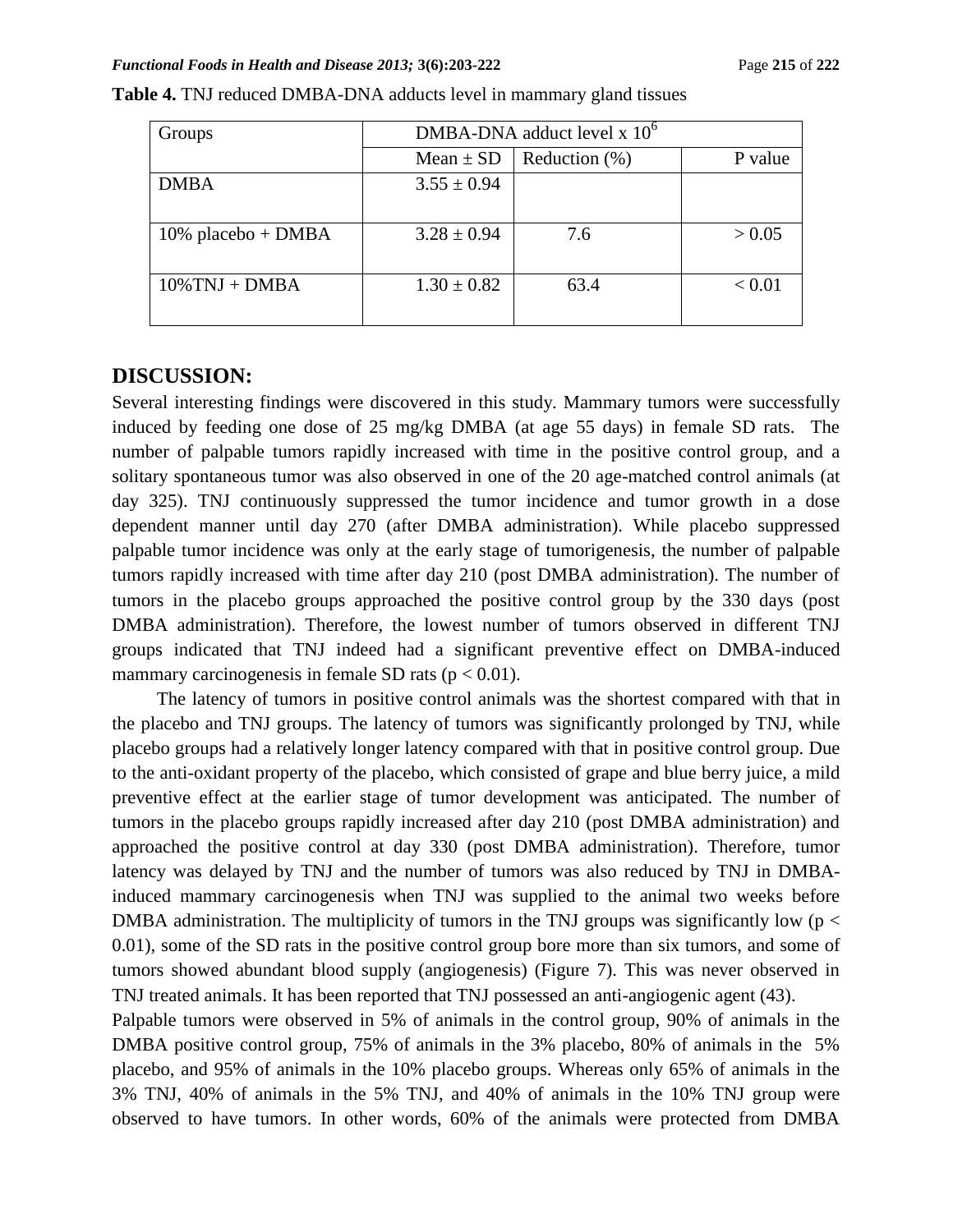#### *Functional Foods in Health and Disease 2013;* 3(6):203-222 **Page 216** of 222 **Page 216** of 222

tumorigenesis by drinking 5% or 10% TNJ in drinking water. If we group the average tumor number in each animal of these different groups, the animals in the 3%, 5%, and 10% TNJ groups have much fewer tumors. There is a 73%, 73%, and 80% reduction of tumors respectively compared with that in DMBA positive control animals at day 330 (after DMBA administration). Meanwhile, there was only a 30% reduction in the 3% placebo, 27.5% reduction in the 5% placebo, and 10% reduction in the 10% placebo groups respectively. Thus, the significant reduction of tumor number per animal was observed in TNJ groups ( $p < 0.01$ ).



**Figure 7.** A big tumor was detected in positive control group at day120 post DMBA administration. Abundant blood supply was clearly shown surrounding the tumor. This tumor was adenocarcinoma confirmed by histopathological examination.

Histopathological examinations showed the neoplastic growth in the TMJ group to be shifted to hyperplasia and benign tumors, rather than the malignant tumors detected in the positive control and placebo groups.

The growth curve in each group showed the same trend except the positive controls. The body weight in positive control group was decreased after 270 days post DMBA administration because of their tumor burden. The animals in this group were skinny, were less active, and had dry hair. Animals in TNJ group looked much healthier, were more energetic, highly active, and had shinny hair. There were no adverse effects of TNJ observed in this long-term experiment.

This study represents the first attempt to understand the initial mechanism of the cancer preventive effect of TNJ. The DMBA induced DNA adducts level showed that they may be the most important biomarker to evaluate the cancer preventive effect of TNJ at the initiation stage of chemical carcinogenesis. The results indicated that the DMBA DNA adduct level in mammary gland tissues was significantly decreased ( $p < 0.01$ ) by drinking 10% TNJ for two weeks before DMBA administration. This finding suggests the idea that TNJ may be an important agent that is responsible for the preventive effect at the initiation stage of tumorigenesis. The DNA adduct levels measured in the mammary gland tissue were the net result after the carcinogen activation, detoxification, and DNA repair. Therefore, whether TNJ inhibits the activities of the phase 1 enzymes (cytochrome P450s), or enhances the activities of the phase 2 enzymes, and DNA repair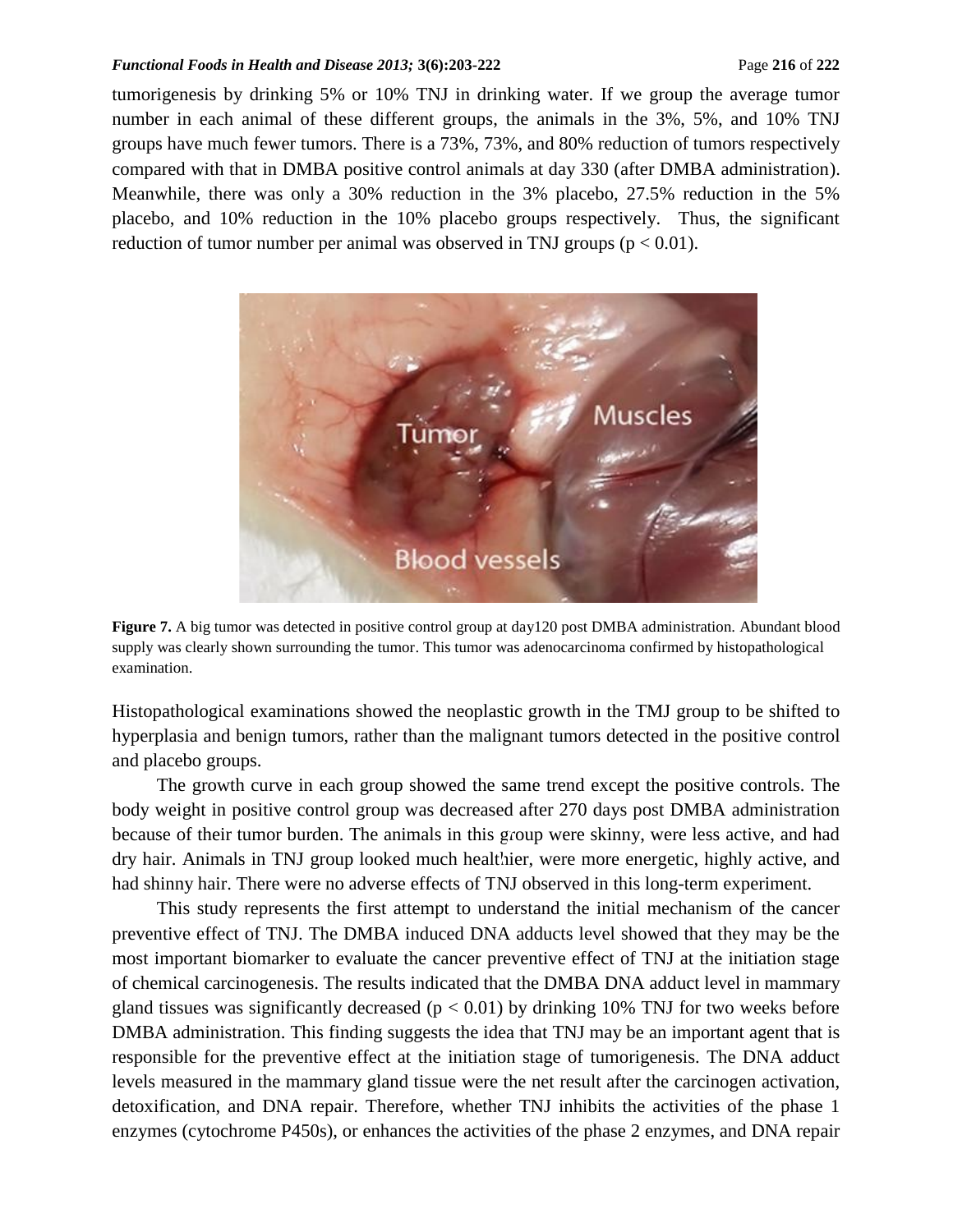enzymes, remains to be determined in the future (43). In addition, the anti-oxidant property, antiinflammatory, anti-proliferative activities, and modification of immune function of TNJ may also contribute to the mechanisms of the preventive effect of TNJ at the initiation stage of chemical carcinogenesis (44-47). The data from previous studies has indicated that TNJ is able to scavenge superoxide free radicals (SAR) and quench lipid peroxides (LPO) *in vitro* and *in vivo (48)*, reduce inflammatory reaction in CCl4-induced liver injury model (49), inhibit partially COX-2 *in vitro (50),*and to prevent mammary gland tumors at the initiation stage of DMBAinduced mammary gland tumor (51). All of this data supports our hypothesis. Most experts agree that the avoidance of DNA adduct formation and/or removal of carcinogen-DNA adducts is, at least, a possible avenue for cancer prevention since carcinogen-induced DNA adduct formation has long been recognized as the earliest and most critical step of chemical carcinogenesis (52). Previous studies have demonstrated that aromatic DNA adducts have been detected in the adjacent normal tissues of cancer patients (53). The level of these DNA adducts in cancer patients is significantly higher than those of non-cancer control patients. The detection of aromatic adducts in adjacent normal breast tissues of breast cancer patients suggests that exogenous carcinogens may be involved in human breast carcinogenesis (54).

Further studies will be focused on the mechanisms of the mammary tumor preventive effect of TNJ, as well as the illustration of the major preventive components from Noni and their actions. Based on our data, it may be possible to develop a botanical product which is preventive for the people who are on the high risk of breast cancer (55).

## **CONCLUSION:**

This is the first study indicated that TNJ possesses a cancer preventive effect at the initiation stage of chemical carcinogenesis induced by DMBA in female SD rates.

The nutrition enhancement, reduction of carcinogen (DMBA)-induced DNA adduct formation, anti-angiogenesis, delay the patency of tumor appearance may play the key roles in the preventative mechanisms of TNJ at the initiation stage of DMBA-induced breast carcinogenesis.

**Abbreviations:** Breast cancer, DMBA, initiation stage, carcinogenesis, DNA adducts, cancer prevention, Morinda citrifolia (noni), Tahitian Noni juice (TNJ).

**Acknowledgements and Funding:** This study was supported by NCI/NIH grant CA121682- 01A2. We thank Tahitian noni International Inc. for providing Tahitian noni® juice and placebo for this study. We sincerely thank Dr. Martin MacDowell for his assistant on the data analysis and Mr. John Javaherian for his excellent job on the long-term animal care.

**Competing Interests:** We do not have competing interest to report.

**Author's contribution:** All authors contributed to this study.

#### **REFERENCES:**

*1.* Paul, A.C. Polynesian Herbal Medicine. In P.A. Cox and S.A. Banack [eds.], *Islands, Plants, and Polynesians*, Portland: Dioscorides Press, 1991.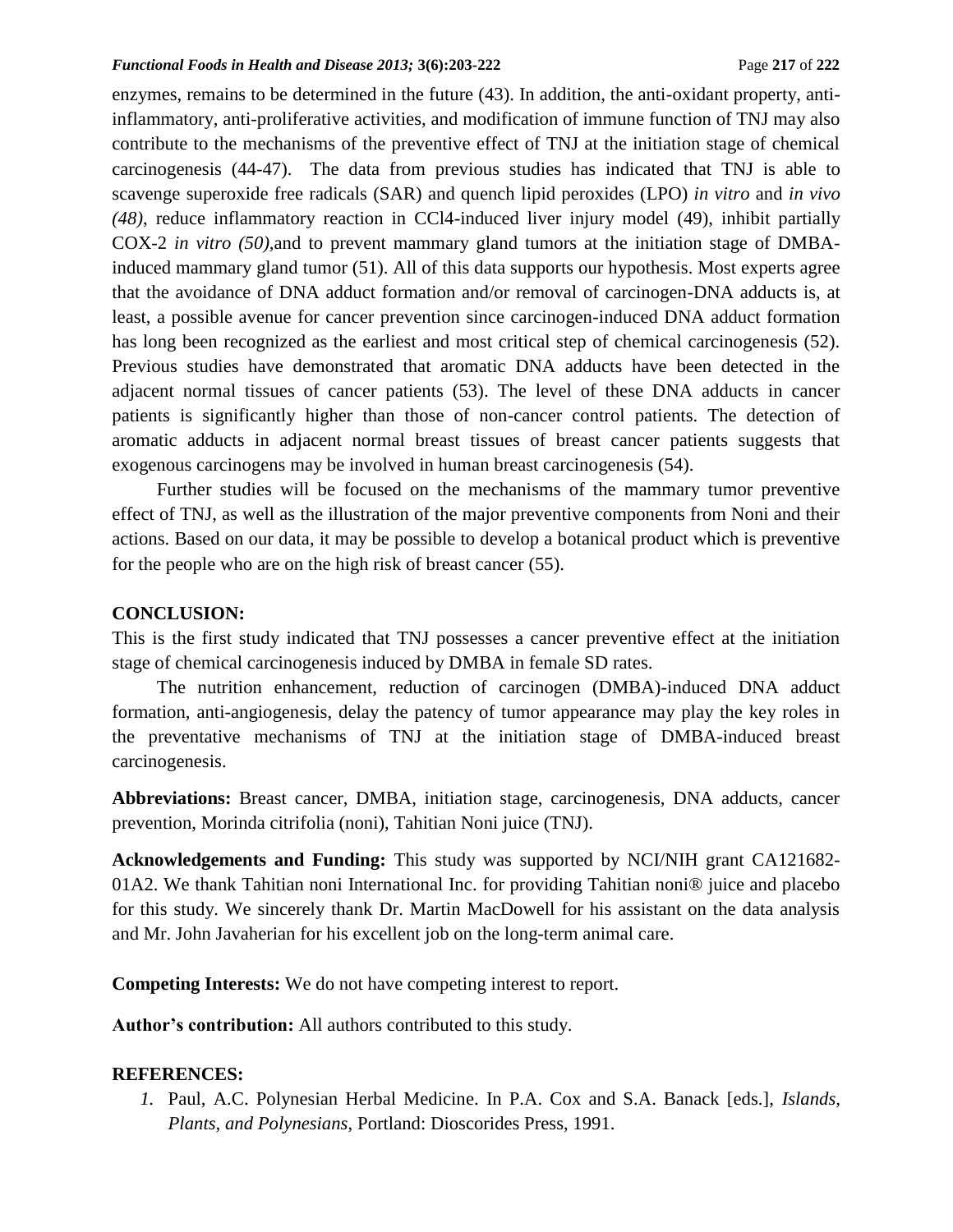- 2. Solomon, N. The tropical fruit with 101 medical uses NONI juice. Second editior Woodland Publishing, 1999.
- *3.* Heinicke, R.M. The pharmacologically active ingredient of Noni. *Bulletin of the National tropical Botanical Garden.* 1985.
- 4. [Wang MY, West BJ, Jensen CJ, Nowicki D, Su C, Palu AK, Anderson G.](http://www.ncbi.nlm.nih.gov/pubmed/12466051?ordinalpos=9&itool=EntrezSystem2.PEntrez.Pubmed.Pubmed_ResultsPanel.Pubmed_RVDocSum) Morinda citrifolia 9Noni): a literature review and recent advances in Noni research. Acta Pharmacol Sin. 2002 Dec;23(12):1127-41. Review.
- 5. [McClatchey W.](http://www.ncbi.nlm.nih.gov/pubmed/14664736?ordinalpos=8&itool=EntrezSystem2.PEntrez.Pubmed.Pubmed_ResultsPanel.Pubmed_RVDocSum) From Polynesian healers to health food stores: changing perspectives of Morinda citrifolia (Rubiaceae). Integr Cancer Ther. 2002 Jun;1(2):110-20; discussion 120. Review.
- 6. Solomon, N. *The Noni Phenomenon*. Direct Source Publ., Orem, UT; 1999.
- 7. [Hirazumi A, Furusawa E, Chou SC, Hokama Y.](http://www.ncbi.nlm.nih.gov/pubmed/7984648?ordinalpos=13&itool=EntrezSystem2.PEntrez.Pubmed.Pubmed_ResultsPanel.Pubmed_RVDocSum) Anticancer activity of Morinda citrifolia (noni) on intraperitoneally implanted Lewis lung carcinoma in syngeneic mice. Proc West Pharmacol Soc. 1994;37:145-6.
- 8. [Furusawa E, Hirazumi A, Story S, Jensen J.](http://www.ncbi.nlm.nih.gov/pubmed/14669249?ordinalpos=2&itool=EntrezSystem2.PEntrez.Pubmed.Pubmed_ResultsPanel.Pubmed_RVDocSum) Antitumour potential of a polysacchariderich substance from the fruit juice of Morinda citrifolia (Noni) on sarcoma 180 ascites tumour in mice. Phytother Res. 2003 Dec;17(10):1158-64.
- 9. Hiramatsu, T. Induction of normal phenotypes in *ras* –transformed cells by damnacanthal from Morinda citrifolia. Cancer Lett. 73(2-3):161-6, 1993.
- 10. Hiwasa, T., Arase, Y., Chen, Z., Kita, K., Umezawa, K., Ito, H., Suzuki, N. Stimulation of ultraviolet-induced apoptosis of human fibroblast UVr-1 cells by tyrosine kinase inhibitors. FEBS Lett 444(2-3):173-6,1999.
- 11. [Liu G,](http://www.ncbi.nlm.nih.gov/sites/entrez?Db=pubmed&Cmd=Search&Term=%22Liu%20G%22%5BAuthor%5D&itool=EntrezSystem2.PEntrez.Pubmed.Pubmed_ResultsPanel.Pubmed_DiscoveryPanel.Pubmed_RVAbstractPlus) [Bode A,](http://www.ncbi.nlm.nih.gov/sites/entrez?Db=pubmed&Cmd=Search&Term=%22Bode%20A%22%5BAuthor%5D&itool=EntrezSystem2.PEntrez.Pubmed.Pubmed_ResultsPanel.Pubmed_DiscoveryPanel.Pubmed_RVAbstractPlus) [Ma WY,](http://www.ncbi.nlm.nih.gov/sites/entrez?Db=pubmed&Cmd=Search&Term=%22Ma%20WY%22%5BAuthor%5D&itool=EntrezSystem2.PEntrez.Pubmed.Pubmed_ResultsPanel.Pubmed_DiscoveryPanel.Pubmed_RVAbstractPlus) [Sang S,](http://www.ncbi.nlm.nih.gov/sites/entrez?Db=pubmed&Cmd=Search&Term=%22Sang%20S%22%5BAuthor%5D&itool=EntrezSystem2.PEntrez.Pubmed.Pubmed_ResultsPanel.Pubmed_DiscoveryPanel.Pubmed_RVAbstractPlus) [Ho CT,](http://www.ncbi.nlm.nih.gov/sites/entrez?Db=pubmed&Cmd=Search&Term=%22Ho%20CT%22%5BAuthor%5D&itool=EntrezSystem2.PEntrez.Pubmed.Pubmed_ResultsPanel.Pubmed_DiscoveryPanel.Pubmed_RVAbstractPlus) [Dong Z.](http://www.ncbi.nlm.nih.gov/sites/entrez?Db=pubmed&Cmd=Search&Term=%22Dong%20Z%22%5BAuthor%5D&itool=EntrezSystem2.PEntrez.Pubmed.Pubmed_ResultsPanel.Pubmed_DiscoveryPanel.Pubmed_RVAbstractPlus) Two novel glycosides from the fruits of Morinda citrifolia (noni) inhibit AP-1 transactivation and cell transformation in the mouse epidermal JB6 cell line. [Cancer Res.](javascript:AL_get(this,%20) 2001 Aug 1;61(15):5749-56.
- 12. [Arpornsuwan T, Punjanon T.](http://www.ncbi.nlm.nih.gov/pubmed/16619339?ordinalpos=4&itool=EntrezSystem2.PEntrez.Pubmed.Pubmed_ResultsPanel.Pubmed_RVDocSum) Tumor cell-selective antiproliferative effect of the extract from Morinda citrifolia fruits. Phytother Res. 2006 Jun;20(6):515-7
- 13. [Chang P, Lee KH, Shingu T, Hirayama T, Hall IH, Huang HC.](http://www.ncbi.nlm.nih.gov/pubmed/7097296?ordinalpos=17&itool=EntrezSystem2.PEntrez.Pubmed.Pubmed_ResultsPanel.Pubmed_RVDocSum) Antitumor agents 50. 1 Morindaparvin-A, a new antileukemic anthraquinone, and alizarin-1-methyl ether from Morinda parvifolia, and the antileukemic activity of the related derivatives. J Nat Prod.1982 Mar-Apr;45(2):206-10.
- 14. Moorthy, N.K. and Reddy, G.S. Preliminary phytochemical and pharmacological study of Morinda citrifolia, Linn. The Antiseptic 67(3): 167-171, 1970.
- 15. [Tona L, Cimanga RK, Mesia K, Musuamba CT, De Bruyne T, Apers S, Hernans N, Van](http://www.ncbi.nlm.nih.gov/pubmed/15182900?ordinalpos=7&itool=EntrezSystem2.PEntrez.Pubmed.Pubmed_ResultsPanel.Pubmed_RVDocSum)  [Miert S, Pieters L, Totté J, Vlietinck AJ.](http://www.ncbi.nlm.nih.gov/pubmed/15182900?ordinalpos=7&itool=EntrezSystem2.PEntrez.Pubmed.Pubmed_ResultsPanel.Pubmed_RVDocSum) In vitro antiplasmodial activity of extracts and fractions from seven medicinal plants used in the Democratic Republic of Congo. J Ethnopharmacol. 2004 Jul;93(1):27-32.
- 16. [Potterat O, Hamburger M.](http://www.ncbi.nlm.nih.gov/pubmed/17286240?ordinalpos=1&itool=EntrezSystem2.PEntrez.Pubmed.Pubmed_ResultsPanel.Pubmed_RVDocSum) Morinda citrifolia (Noni) fruit--phytochemistry, pharmacology, safety. Planta Med. 2007 Mar;73(3):191-9. Epub 2007 Feb 7. Review.
- 17. [Kanchanapoom T, Kasai R, Yamasaki K.](http://www.ncbi.nlm.nih.gov/pubmed/11853751?ordinalpos=3&itool=EntrezSystem2.PEntrez.Pubmed.Pubmed_ResultsPanel.Pubmed_RVDocSum) Iridoid and phenolic glycosides from Morinda coreia. Phytochemistry. 2002 Mar;59(5):551-6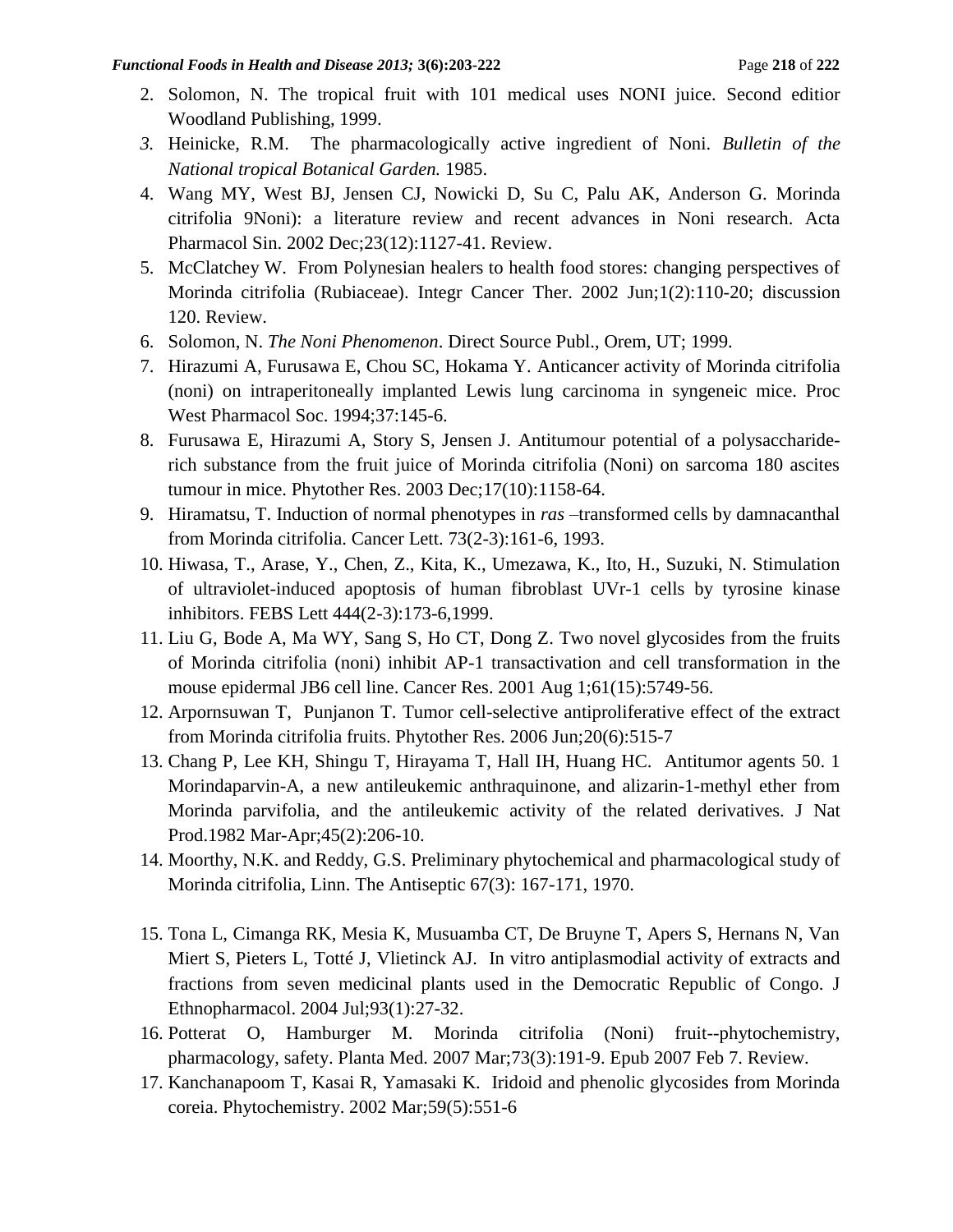- 18. [Wang M, Kikuzaki H, Jin Y, Nakatani N, Zhu N, Csiszar K, Boyd C, Rosen RT, Ghai G,](http://www.ncbi.nlm.nih.gov/pubmed/10978225?ordinalpos=72&itool=EntrezSystem2.PEntrez.Pubmed.Pubmed_ResultsPanel.Pubmed_RVDocSum)  [Ho CT.](http://www.ncbi.nlm.nih.gov/pubmed/10978225?ordinalpos=72&itool=EntrezSystem2.PEntrez.Pubmed.Pubmed_ResultsPanel.Pubmed_RVDocSum) Novel glycosides from noni (Morinda citrifolia). J Nat Prod. 2000 Aug;63(8):1182-3.
- 19. Sang, S., Cheng, X., Zhu, N., Stark, R.E., Badmaev, V., Ghai, G., Rosen, R.T., Ho,C.T. Flavonol glycosides and novel iridoid glycoside from the leaves of Morinda citrifolia. J Agric Food Chem 49(9):4478-81, 2001.
- 20. Duke, J. A. Handbook of phytochemicals. CRC Publishing. Boca Raton, FL
- 21. [HK, Thun MJ, Hankey BF, Ries LA, Howe HL, Wingo PA, Jemal A, Ward E, Anderson](http://www.ncbi.nlm.nih.gov/pubmed/12953083?ordinalpos=6&itool=EntrezSystem2.PEntrez.Pubmed.Pubmed_ResultsPanel.Pubmed_RVDocSum)  [RN, Edwards BK.](http://www.ncbi.nlm.nih.gov/pubmed/12953083?ordinalpos=6&itool=EntrezSystem2.PEntrez.Pubmed.Pubmed_ResultsPanel.Pubmed_RVDocSum) Annual report to the nation on the status of cancer, 1975-2000, featuring the uses of surveillance data for cancer prevention and control. J Natl Cancer Inst. 2003 Sep 3;95(17):1276-99. Review.
- 22. [Salehi F, Turner MC, Phillips KP, Wigle DT, Krewski D, Aronson KJ.](http://www.ncbi.nlm.nih.gov/pubmed/18368557?ordinalpos=20&itool=EntrezSystem2.PEntrez.Pubmed.Pubmed_ResultsPanel.Pubmed_RVDocSum) Review of the etiology of breast cancer with special attention to organochlorines as potential endocrine disruptors. J Toxicol Environ Health B Crit Rev. 2008 Mar;11(3-4):276-300. Review.
- 23. Wiebe VJ, [Osborne CK, Fuqua SA, DeGregorio MW.](http://www.ncbi.nlm.nih.gov/pubmed/8397846?ordinalpos=15&itool=EntrezSystem2.PEntrez.Pubmed.Pubmed_ResultsPanel.Pubmed_RVDocSum) Tamoxifen resistance in breast cancer. Crit Rev Oncol Hematol. 1993 Jun;14(3):173-88. Review.
- 24. Li, D.H., wang, M.Y., Dhingra, K. And Hittelman, W.N. Aromatic DNA adducts in adjacent tissues of breast cancer patients: clues to breast cancer etiology. Cancer Res 56: 287-293, 1996.
- 25. CRF and AICR. Food, nutrition and prevention of cancer: a global perspective. Page: 252-287, 1997.
- 26. [Maizes V.](http://www.ncbi.nlm.nih.gov/pubmed/16781514?ordinalpos=24&itool=EntrezSystem2.PEntrez.Pubmed.Pubmed_ResultsPanel.Pubmed_RVDocSum) Reducing the risk of breast cancer: Nutritional strategies. Explore (NY). 2005 Mar;1(2):130-2. Review. No abstract available.
- 27. [Bradford PG, Awad AB.](http://www.ncbi.nlm.nih.gov/pubmed/17266177?ordinalpos=4&itool=EntrezSystem2.PEntrez.Pubmed.Pubmed_ResultsPanel.Pubmed_RVDocSum) Phytosterols as anticancer compounds. Mol Nutr Food Res. 2007 Feb;51(2):161-70. Review.
- 28. [Le Marchand L.](http://www.ncbi.nlm.nih.gov/pubmed/12224601?ordinalpos=15&itool=EntrezSystem2.PEntrez.Pubmed.Pubmed_ResultsPanel.Pubmed_RVDocSum) Cancer preventive effects of flavonoids--a review. Biomed Pharmacother. 2002 Aug;56(6):296-301. Review.
- 29. [Clayson DB.](http://www.ncbi.nlm.nih.gov/pubmed/53097?ordinalpos=17&itool=EntrezSystem2.PEntrez.Pubmed.Pubmed_ResultsPanel.Pubmed_RVDocSum) Nutrition and experimental carcinogenesis: a review. Cancer Res. 1975 Nov;35(11 Pt. 2):3292-300.
- 30. [Clapp RW, Jacobs MM, Loechler EL.](http://www.ncbi.nlm.nih.gov/pubmed/18557596?ordinalpos=1&itool=EntrezSystem2.PEntrez.Pubmed.Pubmed_ResultsPanel.Pubmed_RVDocSum) Environmental and occupational causes of cancer: new evidence 2005-2007. Rev Environ Health. 2008 Jan-Mar;23(1):1-37.
- 31. Weisch, C.W. Host factors affecting the growth of carcinogen-induced rat mammary carcinomas: A review and tribute to Charles Brenton Huggins. Cancer Res 45:3415-3443, 1985.
- 32. Russo, J., and Russo, I.H. Experimentally induced mammary tumors in rats. Breast
- 33. cancer Res and Treat. 39:7-20, 1996.
- 34. Russo, J. and Russo, I.H. Biology of disease, biological and molecular bases of mammary carcinogenesis. Laboratory Investigation 57(2): 112-137, 1987.
- 35. Hirose, M., Mizoguchi, Y., Yaono, M., Tanaka, H., Yamaguchi, T. And Shirai, T. Effecs of green tea catechins on the progression or late promotion stage of mammary gland carcinogenesis in female Sprague-Dawley rats pretreated with 7, 12-dimethylbenz(a)anthrancene. Cancer lett 112(2):141-7, 1997.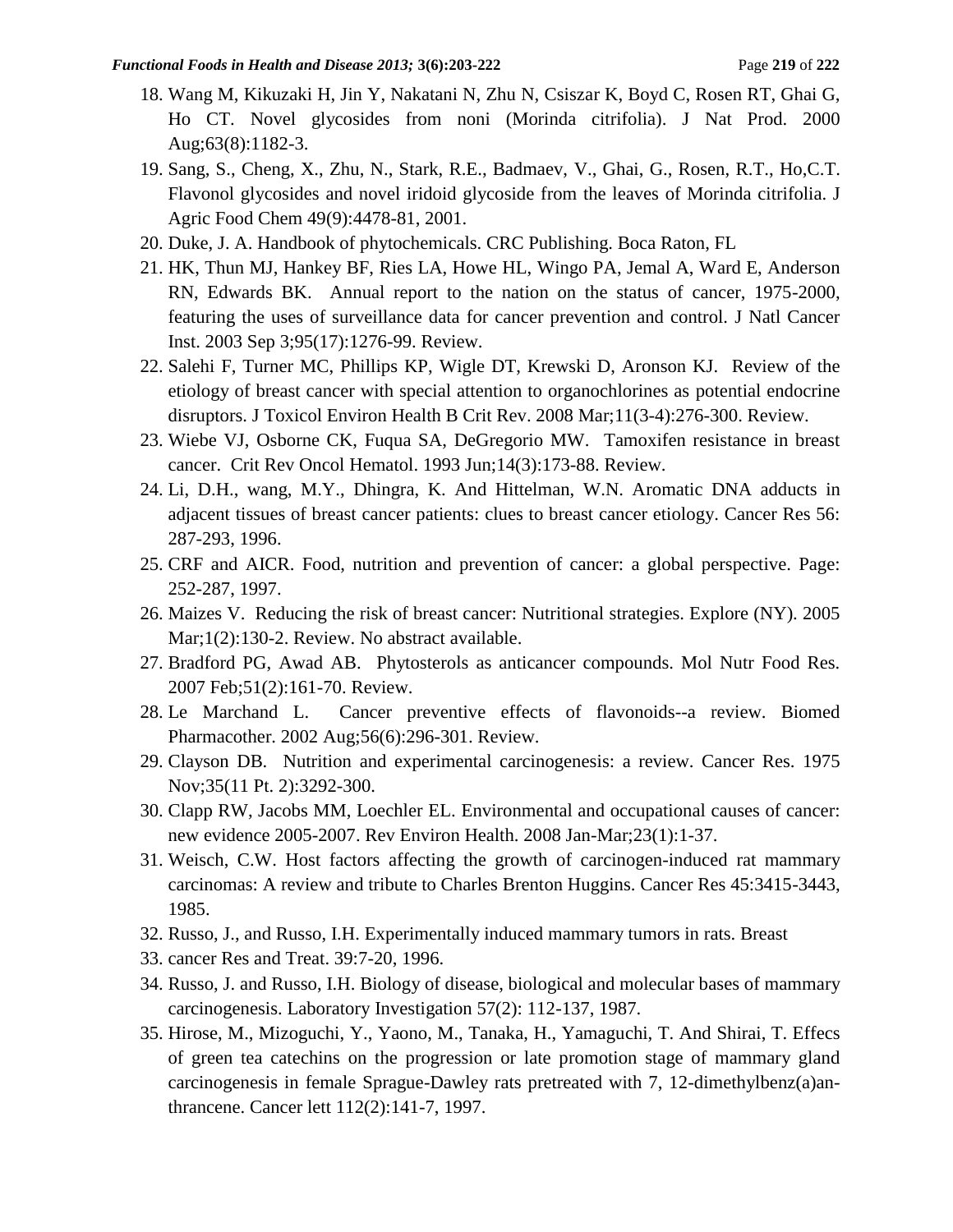- 36. 36. European Commission.. Commission decision 0f 5 June 2003 authorizing the placing on the market of "Nonie juice" as a novel food ingredient under regulation (EC ) Nr. 258/97 of the European parliament and of the council. Official *J. of the European Union.*200 12(6):144
- 37. Wang MY., and Liehr JG. "Detection of DNA adducts of unstaurated fatty acid hydroperoxides by  $32P$ -postlabeling analysis." In "Eicosanoids and other bioactive lipids in cancer, inflammation and radiation injury." Edited by Nigam, S., Marmett, L.L., Kluwer, K.V. and Walden, Jr., T.L. Kluwer Academic Publishers. 1993, Chapter 89; 453-455.
- 38. [Hirose M,](http://www.ncbi.nlm.nih.gov/sites/entrez?Db=pubmed&Cmd=Search&Term=%22Hirose%20M%22%5BAuthor%5D&itool=EntrezSystem2.PEntrez.Pubmed.Pubmed_ResultsPanel.Pubmed_DiscoveryPanel.Pubmed_RVAbstractPlus) [Masuda A,](http://www.ncbi.nlm.nih.gov/sites/entrez?Db=pubmed&Cmd=Search&Term=%22Masuda%20A%22%5BAuthor%5D&itool=EntrezSystem2.PEntrez.Pubmed.Pubmed_ResultsPanel.Pubmed_DiscoveryPanel.Pubmed_RVAbstractPlus) [Ito N,](http://www.ncbi.nlm.nih.gov/sites/entrez?Db=pubmed&Cmd=Search&Term=%22Ito%20N%22%5BAuthor%5D&itool=EntrezSystem2.PEntrez.Pubmed.Pubmed_ResultsPanel.Pubmed_DiscoveryPanel.Pubmed_RVAbstractPlus) [Kamano K,](http://www.ncbi.nlm.nih.gov/sites/entrez?Db=pubmed&Cmd=Search&Term=%22Kamano%20K%22%5BAuthor%5D&itool=EntrezSystem2.PEntrez.Pubmed.Pubmed_ResultsPanel.Pubmed_DiscoveryPanel.Pubmed_RVAbstractPlus) [Okuyama H.](http://www.ncbi.nlm.nih.gov/sites/entrez?Db=pubmed&Cmd=Search&Term=%22Okuyama%20H%22%5BAuthor%5D&itool=EntrezSystem2.PEntrez.Pubmed.Pubmed_ResultsPanel.Pubmed_DiscoveryPanel.Pubmed_RVAbstractPlus) Effects of dietary perilla oil, soybean oil and safflower oil on 7,12-dimethylbenz[a]anthracene (DMBA) and 1,2 dimethyl-hydrazine (DMH)-induced mammary gland and colon carcinogenesis in female SD rats. [Carcinogenesis.](javascript:AL_get(this,%20) 1990 May;11(5):731-5.
- 39. [Russo J, Russo IH.](http://www.ncbi.nlm.nih.gov/pubmed/11149572?ordinalpos=1&itool=EntrezSystem2.PEntrez.Pubmed.Pubmed_ResultsPanel.Pubmed_RVDocSum) Atlas and histologic classification of tumors of the rat mammary gland. J Mammary Gland Biol Neoplasia. 2000 Apr;5(2):187-200. Review.
- 40. Wang, M-Y.. And Liehr, J.G. "Induction by estrogens of lipid peroxidation and lipid peroxide derived malonaldehyde-DNA adducts in male syrian hamsters: role of lipid perodidation in estrogen-induced kidney carcinogenesis." Carcinogenesis, 1995, 16(8):1941-1945.
- 41. Wang, M-Y., and Liehr, J.G. Lipid hydroperoxide-induced endogenous DNA adducts in hamsters: possible mechanism of lipid hydroperoxide-mediated carcinogenesis. Archives Biochemistry Biophysics, 1995, 316(1):38-46.
- 42. [Schapira DV, Kumar NB, Lyman GH.](http://www.ncbi.nlm.nih.gov/pubmed/8467456?ordinalpos=6&itool=EntrezSystem2.PEntrez.Pubmed.Pubmed_ResultsPanel.Pubmed_RVDocSum) Variation in body fat distribution and breast cancer risk in the families of patients with breast cancer and control families. Cancer. 1993 May 1;71(9):2764-8.
- 43. [Akihisa T,](http://www.ncbi.nlm.nih.gov/sites/entrez?Db=pubmed&Cmd=Search&Term=%22Akihisa%20T%22%5BAuthor%5D&itool=EntrezSystem2.PEntrez.Pubmed.Pubmed_ResultsPanel.Pubmed_DiscoveryPanel.Pubmed_RVAbstractPlus) [Matsumoto K,](http://www.ncbi.nlm.nih.gov/sites/entrez?Db=pubmed&Cmd=Search&Term=%22Matsumoto%20K%22%5BAuthor%5D&itool=EntrezSystem2.PEntrez.Pubmed.Pubmed_ResultsPanel.Pubmed_DiscoveryPanel.Pubmed_RVAbstractPlus) [Tokuda H,](http://www.ncbi.nlm.nih.gov/sites/entrez?Db=pubmed&Cmd=Search&Term=%22Tokuda%20H%22%5BAuthor%5D&itool=EntrezSystem2.PEntrez.Pubmed.Pubmed_ResultsPanel.Pubmed_DiscoveryPanel.Pubmed_RVAbstractPlus) [Yasukawa K,](http://www.ncbi.nlm.nih.gov/sites/entrez?Db=pubmed&Cmd=Search&Term=%22Yasukawa%20K%22%5BAuthor%5D&itool=EntrezSystem2.PEntrez.Pubmed.Pubmed_ResultsPanel.Pubmed_DiscoveryPanel.Pubmed_RVAbstractPlus) [Seino K,](http://www.ncbi.nlm.nih.gov/sites/entrez?Db=pubmed&Cmd=Search&Term=%22Seino%20K%22%5BAuthor%5D&itool=EntrezSystem2.PEntrez.Pubmed.Pubmed_ResultsPanel.Pubmed_DiscoveryPanel.Pubmed_RVAbstractPlus) [Nakamoto K,](http://www.ncbi.nlm.nih.gov/sites/entrez?Db=pubmed&Cmd=Search&Term=%22Nakamoto%20K%22%5BAuthor%5D&itool=EntrezSystem2.PEntrez.Pubmed.Pubmed_ResultsPanel.Pubmed_DiscoveryPanel.Pubmed_RVAbstractPlus) [Kuninaga H,](http://www.ncbi.nlm.nih.gov/sites/entrez?Db=pubmed&Cmd=Search&Term=%22Kuninaga%20H%22%5BAuthor%5D&itool=EntrezSystem2.PEntrez.Pubmed.Pubmed_ResultsPanel.Pubmed_DiscoveryPanel.Pubmed_RVAbstractPlus) [Suzuki T,](http://www.ncbi.nlm.nih.gov/sites/entrez?Db=pubmed&Cmd=Search&Term=%22Suzuki%20T%22%5BAuthor%5D&itool=EntrezSystem2.PEntrez.Pubmed.Pubmed_ResultsPanel.Pubmed_DiscoveryPanel.Pubmed_RVAbstractPlus) [Kimura Y.](http://www.ncbi.nlm.nih.gov/sites/entrez?Db=pubmed&Cmd=Search&Term=%22Kimura%20Y%22%5BAuthor%5D&itool=EntrezSystem2.PEntrez.Pubmed.Pubmed_ResultsPanel.Pubmed_DiscoveryPanel.Pubmed_RVAbstractPlus) Anti-inflammatory and potential cancer chemopreventive constituents
- 44. of the fruits of Morinda citrifolia (Noni). J Nat Prod. 2007 May;70(5):754-7.
- 45. Wang, M.Y., and Su, Chen "Cancer Preventive Effect of *Morinda citrifolia* (Noni)" Annals New York Academy of Sciences, 2002, Vol 952;161-168.
- 46. [Akihisa T,](http://www.ncbi.nlm.nih.gov/sites/entrez?Db=pubmed&Cmd=Search&Term=%22Akihisa%20T%22%5BAuthor%5D&itool=EntrezSystem2.PEntrez.Pubmed.Pubmed_ResultsPanel.Pubmed_DiscoveryPanel.Pubmed_RVAbstractPlus) [Matsumoto K,](http://www.ncbi.nlm.nih.gov/sites/entrez?Db=pubmed&Cmd=Search&Term=%22Matsumoto%20K%22%5BAuthor%5D&itool=EntrezSystem2.PEntrez.Pubmed.Pubmed_ResultsPanel.Pubmed_DiscoveryPanel.Pubmed_RVAbstractPlus) [Tokuda H,](http://www.ncbi.nlm.nih.gov/sites/entrez?Db=pubmed&Cmd=Search&Term=%22Tokuda%20H%22%5BAuthor%5D&itool=EntrezSystem2.PEntrez.Pubmed.Pubmed_ResultsPanel.Pubmed_DiscoveryPanel.Pubmed_RVAbstractPlus) [Yasukawa K,](http://www.ncbi.nlm.nih.gov/sites/entrez?Db=pubmed&Cmd=Search&Term=%22Yasukawa%20K%22%5BAuthor%5D&itool=EntrezSystem2.PEntrez.Pubmed.Pubmed_ResultsPanel.Pubmed_DiscoveryPanel.Pubmed_RVAbstractPlus) [Seino K,](http://www.ncbi.nlm.nih.gov/sites/entrez?Db=pubmed&Cmd=Search&Term=%22Seino%20K%22%5BAuthor%5D&itool=EntrezSystem2.PEntrez.Pubmed.Pubmed_ResultsPanel.Pubmed_DiscoveryPanel.Pubmed_RVAbstractPlus) [Nakamoto K,](http://www.ncbi.nlm.nih.gov/sites/entrez?Db=pubmed&Cmd=Search&Term=%22Nakamoto%20K%22%5BAuthor%5D&itool=EntrezSystem2.PEntrez.Pubmed.Pubmed_ResultsPanel.Pubmed_DiscoveryPanel.Pubmed_RVAbstractPlus) [Kuninaga H,](http://www.ncbi.nlm.nih.gov/sites/entrez?Db=pubmed&Cmd=Search&Term=%22Kuninaga%20H%22%5BAuthor%5D&itool=EntrezSystem2.PEntrez.Pubmed.Pubmed_ResultsPanel.Pubmed_DiscoveryPanel.Pubmed_RVAbstractPlus)
- 47. [Suzuki T,](http://www.ncbi.nlm.nih.gov/sites/entrez?Db=pubmed&Cmd=Search&Term=%22Suzuki%20T%22%5BAuthor%5D&itool=EntrezSystem2.PEntrez.Pubmed.Pubmed_ResultsPanel.Pubmed_DiscoveryPanel.Pubmed_RVAbstractPlus) [Kimura Y.](http://www.ncbi.nlm.nih.gov/sites/entrez?Db=pubmed&Cmd=Search&Term=%22Kimura%20Y%22%5BAuthor%5D&itool=EntrezSystem2.PEntrez.Pubmed.Pubmed_ResultsPanel.Pubmed_DiscoveryPanel.Pubmed_RVAbstractPlus) Anti-inflammatory and potential cancer chemopreventive constituents of the fruits of Morinda citrifolia (Noni). J Nat Prod. 2007 May;70(5):754-7. 2007 May 5.
- 48. [Wong DK.](http://www.ncbi.nlm.nih.gov/pubmed/15298088?ordinalpos=4&itool=EntrezSystem2.PEntrez.Pubmed.Pubmed_ResultsPanel.Pubmed_RVDocSum) Are immune responses pivotal to cancer patient's long term survival? Two clinical case-study reports on the effects of Morinda citrifolia (Noni). Hawaii Med J. 2004 Jun;63(6):182-4.
- 49. [Steele VE, Moon RC, Lubet RA, Grubbs CJ, Reddy BS, Wargovich M, McCormick DL,](http://www.ncbi.nlm.nih.gov/pubmed/7616752?ordinalpos=26&itool=EntrezSystem2.PEntrez.Pubmed.Pubmed_ResultsPanel.Pubmed_RVDocSum)  [Pereira MA, Crowell JA, Bagheri D, et al.](http://www.ncbi.nlm.nih.gov/pubmed/7616752?ordinalpos=26&itool=EntrezSystem2.PEntrez.Pubmed.Pubmed_ResultsPanel.Pubmed_RVDocSum) Preclinical efficacy evaluation of potential chemopreventive agents in animal carcinogenesis models: methods and results from the